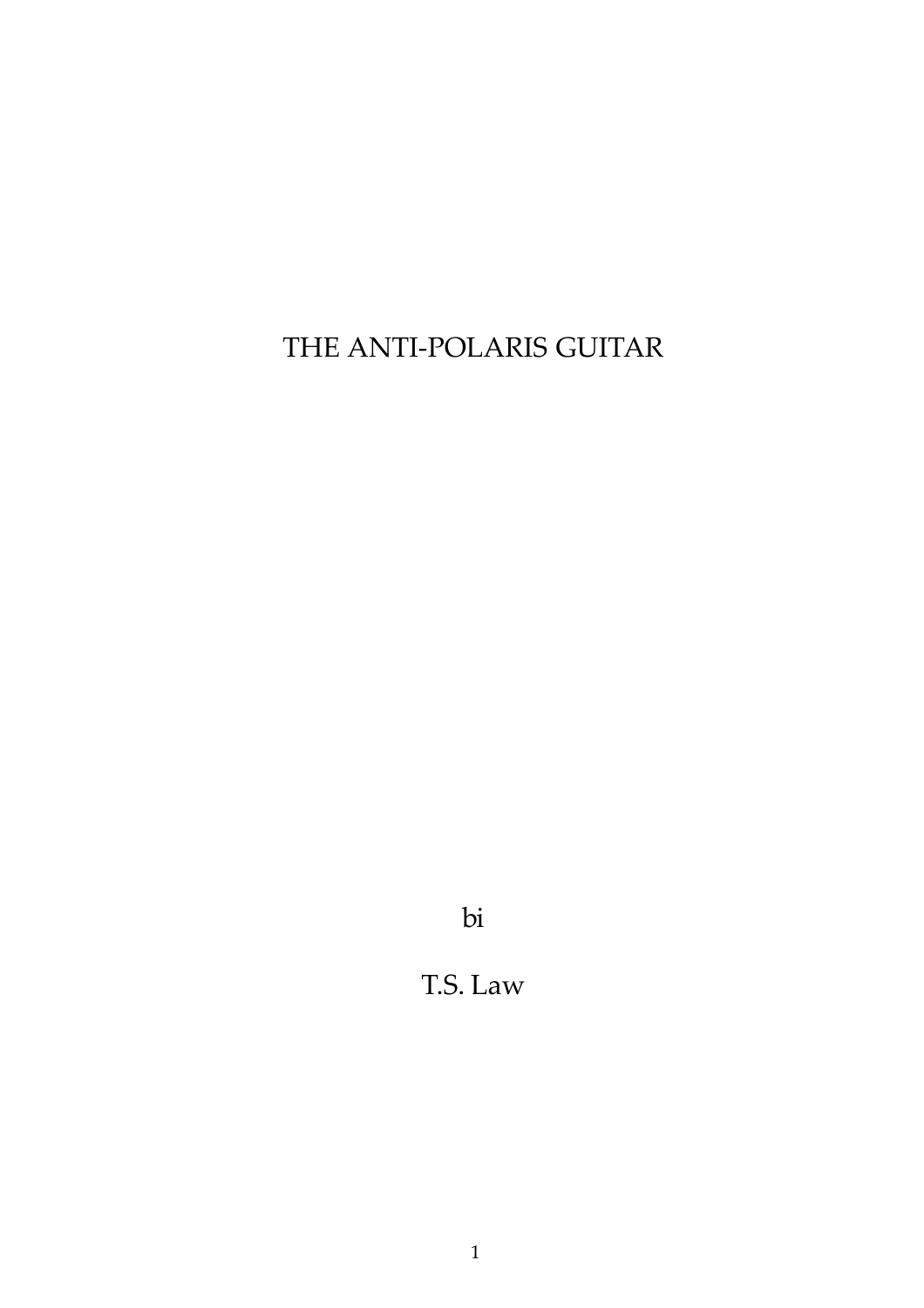| Title                                                  | Date               | Page |
|--------------------------------------------------------|--------------------|------|
| The Garden                                             | 25.7.55            | 3    |
| Ban Polaris, Hallelujah                                | 3.3.61             | 4    |
| Auld Folks, Young Folks                                | 19.5.61            | 5    |
| The Train fae Gourock                                  | 22.5.61            | 6    |
| The Argyllshire Mau-Mau                                | 23.5.61            | 8    |
| A Sang for the Singers                                 | 7.5.61             | 9    |
| Scotland's Shame                                       | 27.6.61            | 10   |
| A Prayer fae Glesca                                    | 28.6.61            | 11   |
| The Road tae Sandbank Pier                             | 29.6.61            | 12   |
| Whether wuid ye rither                                 | 17.10.61           | 13   |
| I lyke an Aipple                                       | 3.1.62             | 15   |
| The Road an the Myles tae Dunoon                       | 17.1.62 & 31.10.86 | 16   |
| The Anti-Polaris Guitar                                | 25.1.62            | 17   |
| Wi You and wi Me                                       | 20.4.62            | 18   |
| Baptismal Hymn for the Kirk<br>o Nuclear Annunciatioun | 28.5.62            | 19   |
| The Wyld Folk fae Glesca                               | 25/8/62            | 20   |
| Palomares                                              | 3/4/5.3.66         | 21   |
| Patrick Henry                                          | 27.3.67            | 22   |
| Gress                                                  | 3.1.72             | 23   |
| Nuclear Duchal                                         | 7.12.76            | 24   |
| Finger on the Button                                   | 10.11.87           | 25   |
| <b>APPENDIX</b>                                        |                    |      |
| The Glesca Eskimos                                     | 24 & 27.6.61       | 28   |
| Article from The Scotsman                              | 28.2.66            | 29   |
| Mnemonic in A Prayer fae Glesca                        | 20.6.61            | 30   |

# **CONTENTS**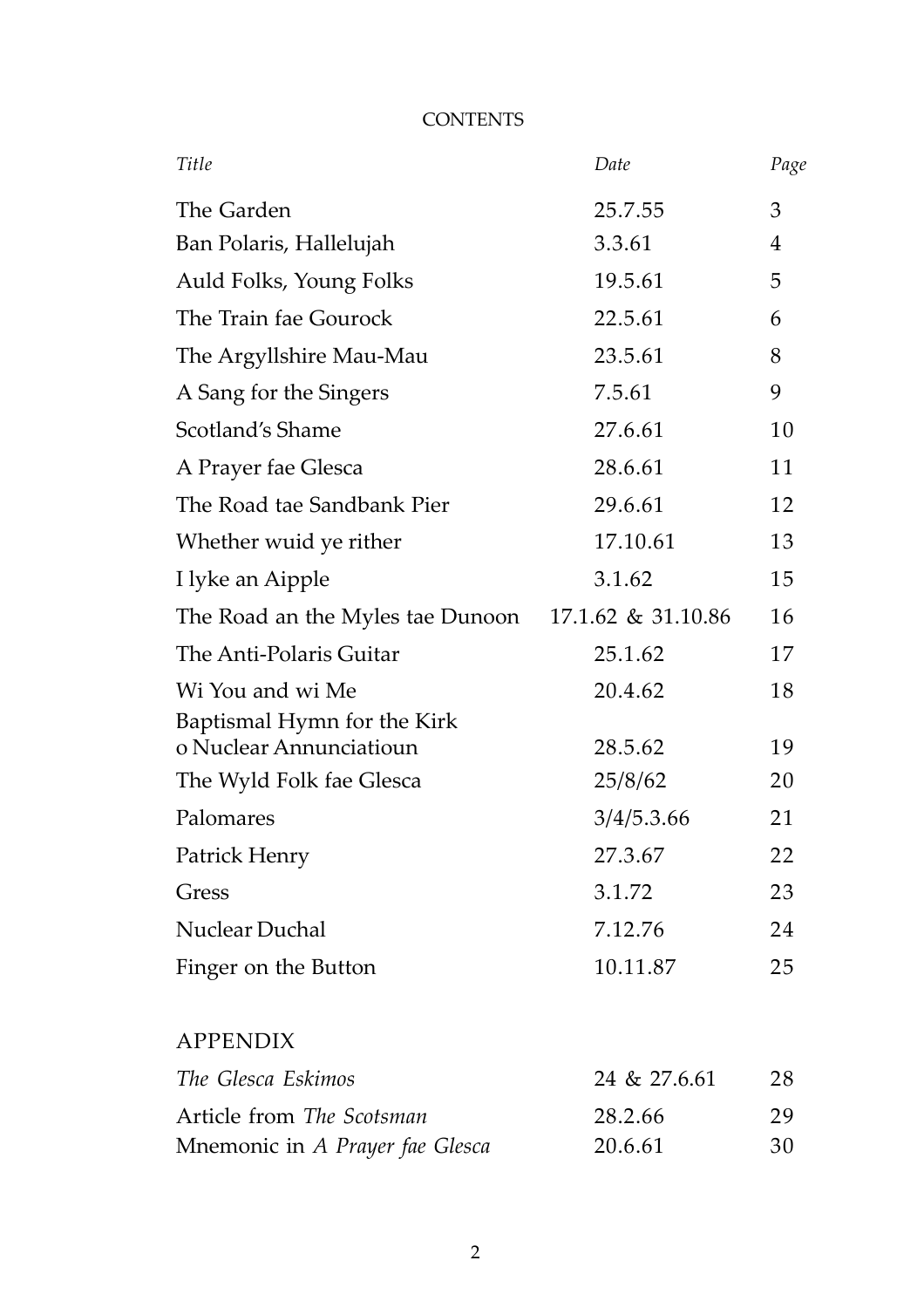# THE GARDEN

Here then is the wild garden, the Eastern allusion 25.7.55 of jungle weeds, rampant, riotous, our own delusion raging in us, the last complete illusion.

Better so than that we desire cultivation, better so than we aspire to culture as a purifying fire,

a culture by atomic murder, no less, cultivation of the genes by mutation in the best organised manner of the ultimate negation.

Now look at that wild weed, the village haverer, given to long monologues with the hedges, swithering between the audience of a hawthorn or a bank of heather:

his parliament of bees in the hedgerows or in the bonnet are equally important to him; scorn it if we will, he knows his dependence on it

even as we know we can know no indifference to the established sanity of the idiotic utterances of our politicians. We are all of us sufferance, all haverers, all of us of a nation, all of us one with the poor fool in the ultimate negation.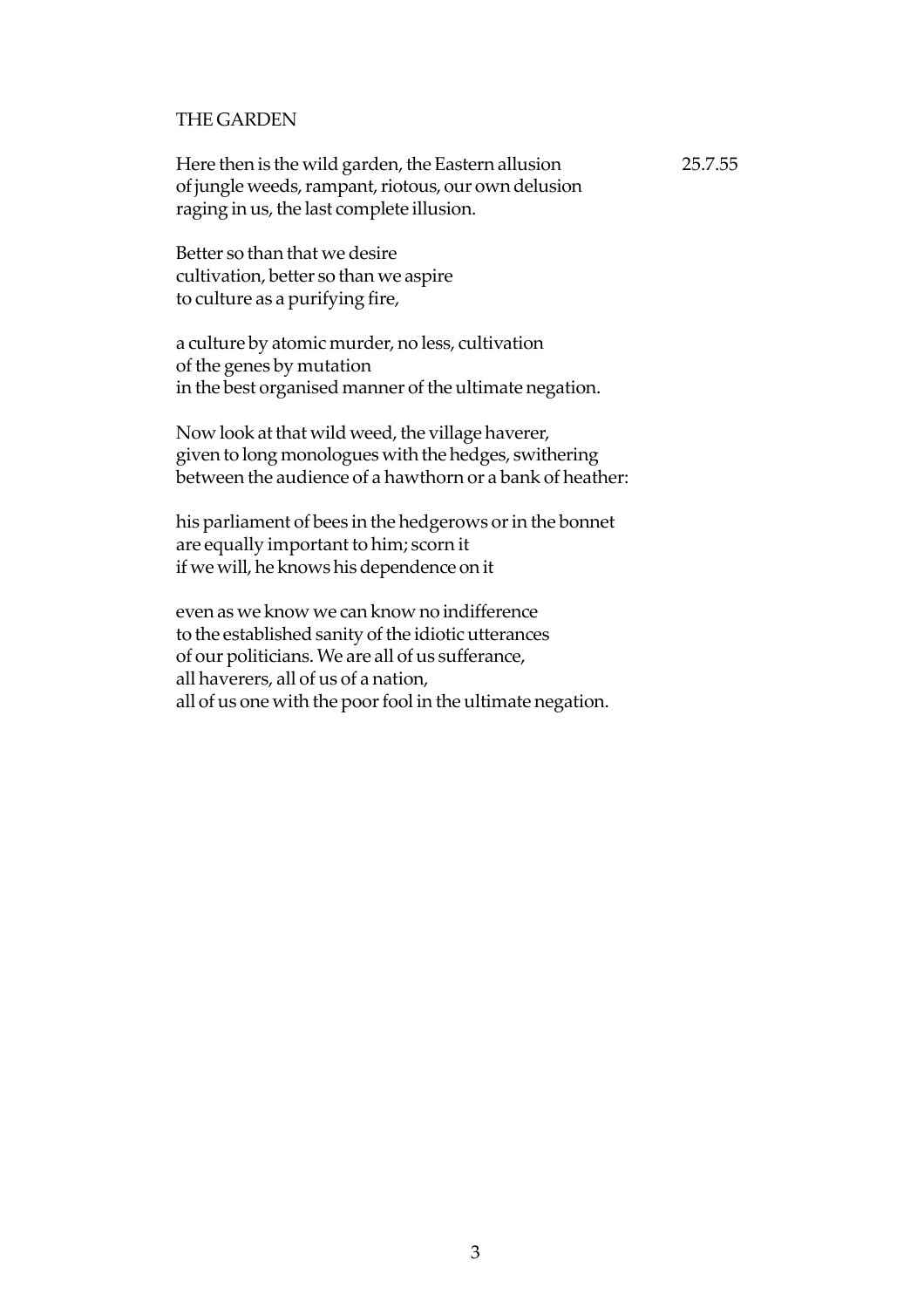#### BAN POLARIS, HALLELUJA

#### (*Tune: Battle Hymn of the Republic*)

Noo Dunoon is doon the watter but it's up the creek anaa, 3.3.61 it hasnae got a paddle, it can sook whyle Yankees blaw; ay, they'll sook the dollars fae them till they're yellin for thur maw: send the Yankees hame.

*Ban Polaris hallelujah! Ban Polaris hallelujah! Ban Polaris hallelujah! And send theYankees hame!*

We're sorry for the Yankees, they've an awfie lot tae thole, they're aither haufwy roon the ben or haufwy up he pole, whyle they dither on the Dulles brink an dae the rock-an-roll: Send the Yankees hame.

## *Ban Polaris etc*

Thon Quislin is a name for traitor kent the wurld aroon, it's Scotland's shame tae gie a name for onie traitor toon; they hae sunk thur pryde in the Firth o Clyde at a place they caa Dunoon: send the Yankees hame.

## *Ban Polaris etc*

Whan Dunoon folk breathe atomic dust an drink the strontium waste, they'll hae clever deils for bairnies, dooble-heidit, dooble-faced, lyke the fish that soom the Holy Loch, the furst three-leggit race: send the Yankees hame.

# *Ban Polaris etc*

Yince Scotland had a wheen o folk that libertie cood lead, but noo they'll naither wurk nor waant, it's dollars for thur greed; they'd sell thur sowls, an freedom tae, afore they'd graft for breid: send the Yankees hame.

#### *Ban Polaris etc*

Hell mend Dunoon an roonaboot, hell mend them seik or haill that gie the Yanks thur better thanks an toadie roon thur tail; hell mend atomic submarines whaurever they may sail: send the Yarkees hame.

*Ban Polaris hallelujah! Ban Polaris hallelujah! Ban Polaris hallelujah! And send theYankees hame!*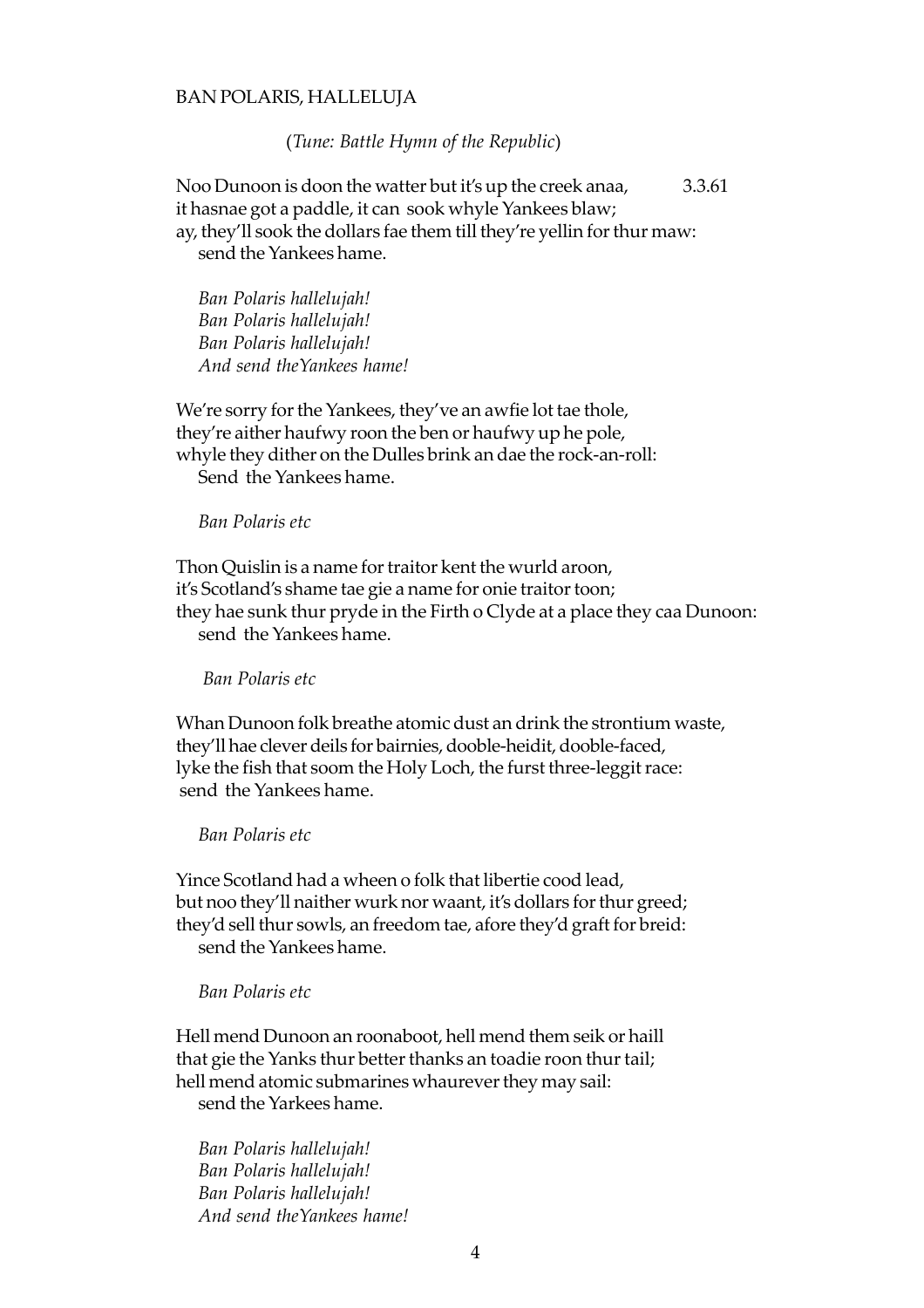# AULD FOLKS, YOUNG FOLKS

(*Tune: Darkies' Sunday School*)

Auld Folks, young folks, sing along wi me, 19.5.61 Mussolini dangled fae a lamp-post, no a tree; byde a wee, ma bonnie lass, I'll tell ye verie soon, ay, I'll tell ye whye the Yankees brocht Polaris tae Dunoon.

> Some wuid sell the hippens aff the hurdies o a waen, Millport has a wheen o folk lik thaem, I'll say again; they tried tae let the Yankees hae the golfin aa the day for radioactive dollars – it was daylicht robberie.

Ald folks, young folks, here's anither sang, Castro was a Cuban man, an Kennedy was wrang; wait until I tell ye and I'll tell ye verie soon, ay, I'll tell ye whye the Yankees brocht Polaris tae Dunoon.

> Some wuid cheat thur grannies for a daud o chowein gum some wuid sell ye ice-cream whyle they stuff ye up the lum, lik the fascist an the nazi in the days o Adolf Hit, an the mess they mak is messier for thur waant o sense an wit.

Auld folks, young folks, listen, girls an boys, ye tell them by thur silence an ye tell them by thur noise; haud yer wheesht or gie it purr, I'll tell ye verie soon, ay, I'll tell ye whye the Yankees brocht Polaris tae Dunoon.

> It 's freedom that we sing aboot, it's freedom, weel ye ken, they'd lyke tae sell ye neck an crop, wee chookie-burdie hen; Thur luve o Gode the Faither is a lot o luve, ye know, but they'd atomise thur mithers for the luve o Yankee dough.

Auld folks, young folks, here's a sang for you, Eichmann was a nazi but he got the old one-two; and if I haenae telt ye whye the Yanks are in Dunoon, then stick aroon, ma laddie O, ye'll hear it verie soon.

> Ye mynd the Nazis in the fiords o Norroway-ower-the-sea? The strenth-thru-joy battalion boys that murdert leebertie? If ye daenae ken bi this timm whye the Yanks are in Dunoon, then yer bum is oot the windae lyke a muckle big balloon.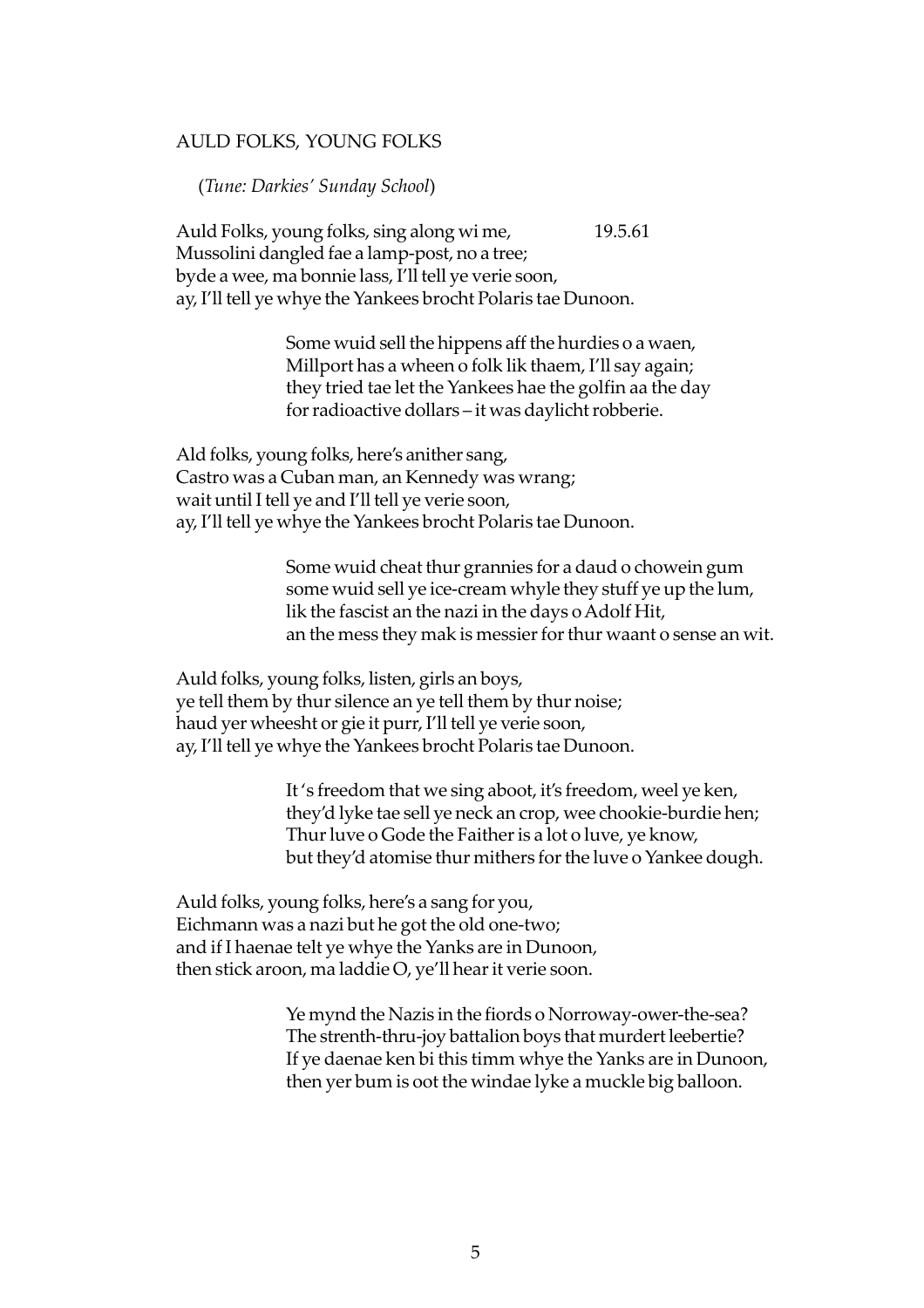# THE TRAIN FAE GOUROCK

#### (*Tune: What a Friend we have in Jesus*)

When they tak the train fae Glesca 22.5.61 geigerin thru Glesca West, dae the Glesca folk see Yankees lyke the faa-oot fae a test?

I hae heard the mavie singin no for Mary o Argyll, but for strontium on the Hielans lyke the scoor fae Ross tae Kyle.

Whan the Yanks stravaig in Glesca, geigerin thru Glesca East, dae the Glesca folk keep Yankees ten yairds wuinward at the least?

Tell yer momma, tell her, sailor, say ye're awfie faur fae hame whaur the streets o Alabamie tell the wurld yer nation's shame.

When the Yanks stravaig in Glesca, geigerin thru Glesca North, dae the Glesca folk rin yowlin faur ayont the Reever Forth?

Drap yer bombs on Alabamie, drap them heavie, drap them sair, lyke the clanger drapt ower Cuba, then we'll see the place nae mair.

When the Yanks stravaig in Glesca, geigerin thru Glesca Sooth, dae the Glesca folk in hiddlins slaver strontium at the mooth?

 Tell yer momma, tell her trulie, whyle the geiger coonters click, dae the atoms fae Polaris Mak the Scottish bairnies sick?

Whan the Yanks stravaig in Glesca, folk keep twintie yairds awaa: are the Yankees instant lepers for Gode's ain America?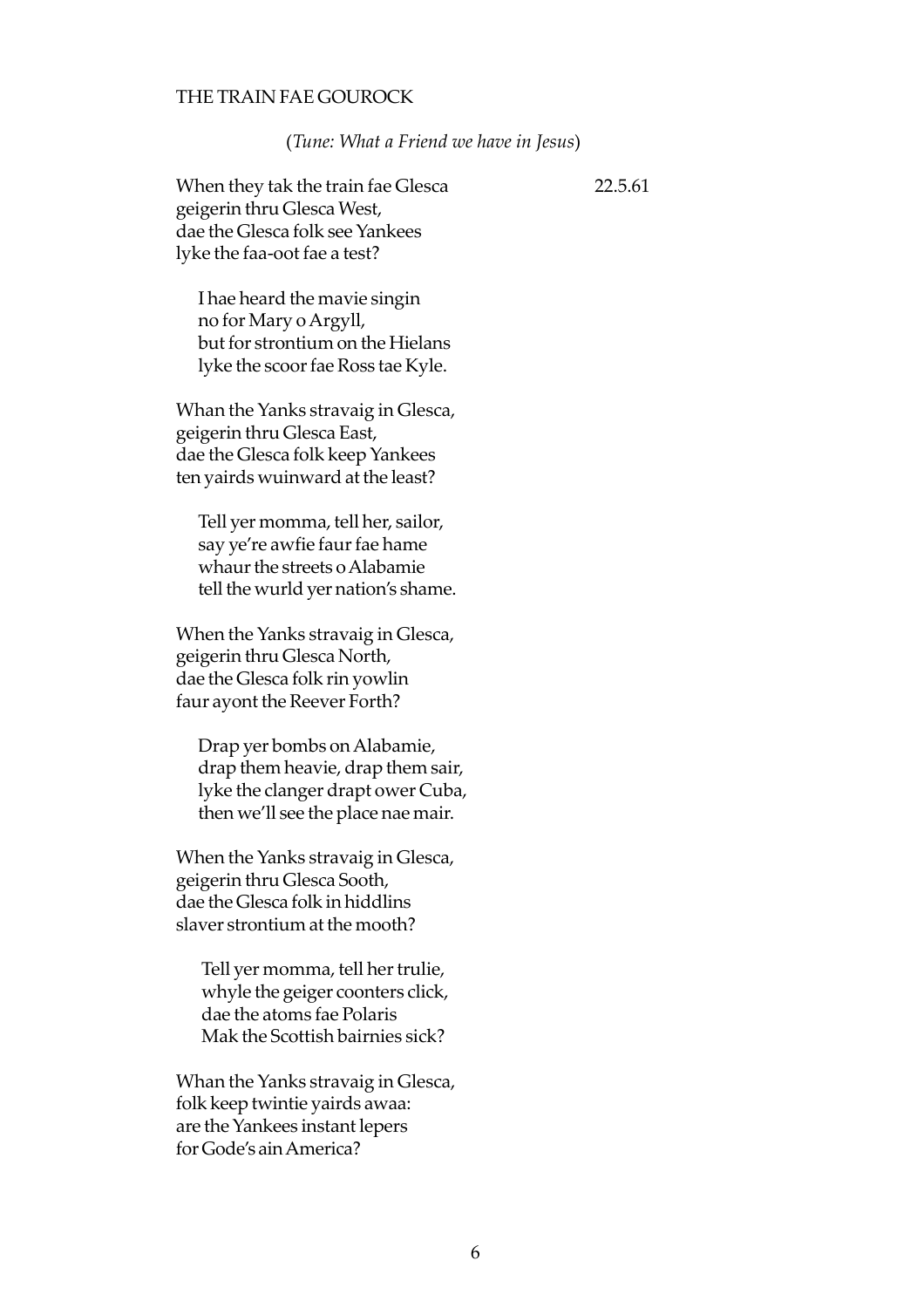Dae the green teeth o corruption graft an grynd wi ancient skill whaur the judge maks free wi freedom? Was it bunk at Bunker Hill?

Daes the wuin still blaw in Dallas, daes it blaw thru Oregon as it blew fae yon McCarthy? Daes it blaw in Washington?

That's the wuin ye blaw in Scotland lyke a halitosis braith, faain-oot lyke strontium 90 wi the libertie o daith.

Is thare balm in Alabamie? Are the massas massin still? Are the negro sailors welcome on the braes o Bunker Hill?

Little Rock did little tell ye that ye'd foonder, that ye'd sink on the rocks in guid Scots singin, no the rocks in guid Scotch drink.

*Envoi:*

Sailor Prince, young Prince Polaris, daenae think we're sair on you: whan ye gang we'll juist forget ye – never that black polis crew.

Ay, ye'll gang wi aa that's foul, Prince, fousome submarines an gear; we've tae thole thae traitor polis, bokin whan we smell them near.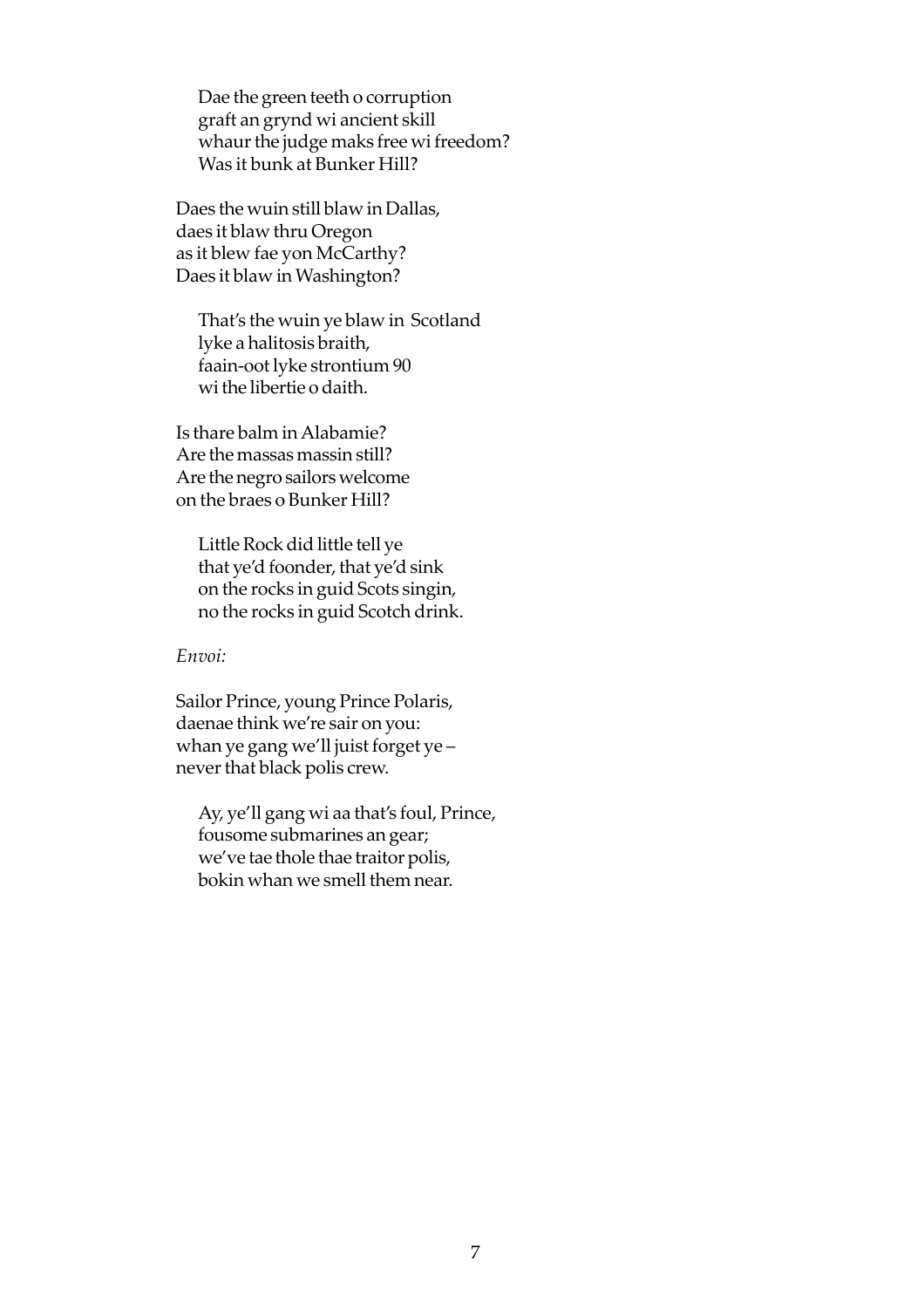# THE ARGYLLSHIRE MAU-MAU

(*Tune: Whaa saw the 42nd*)

*Whaa saw the Argyllshire Mau-Mau?* 23.5.61 *Whaa saw them in Dunoon? Whaa saw the Argyllshire Mau-Mau flingin thon wee lassie doon?*

Some o thaem had size twelve buits on, some o thaem were sixteen stane, some o thaem were ower six foot, man; nane o thaem had onie brain.

#### *Whaa saw etc*

Some o thaem were anti-British, some were anti-Scottish tae, some o thaem were anti-wittish; nane were anti-sottish, eh!

#### *Whaa saw etc*

Some o thaem were gy-near fatal, some say some were hauf-seas ower; some o thaem were antenatal; Gode Almichtie, whit a shower!

## *Whaa saw etc*

Some wid lyke tae sink the boot in, some for law and order O, some for harp and some for flute, on – no the Scottish Border O.

#### *Whaa saw etc*

Some o thaem were pro-Polaris, some were gyan pro-pro-pro, some were anti-pro-tovarish: dacent polis badd awo.

*Whaa saw the Argyllshire Mau-Mau? Wha saw them in Dunoon? Whaa saw the Argyllshire Mau-Mau flingin thon wee lassie doon?*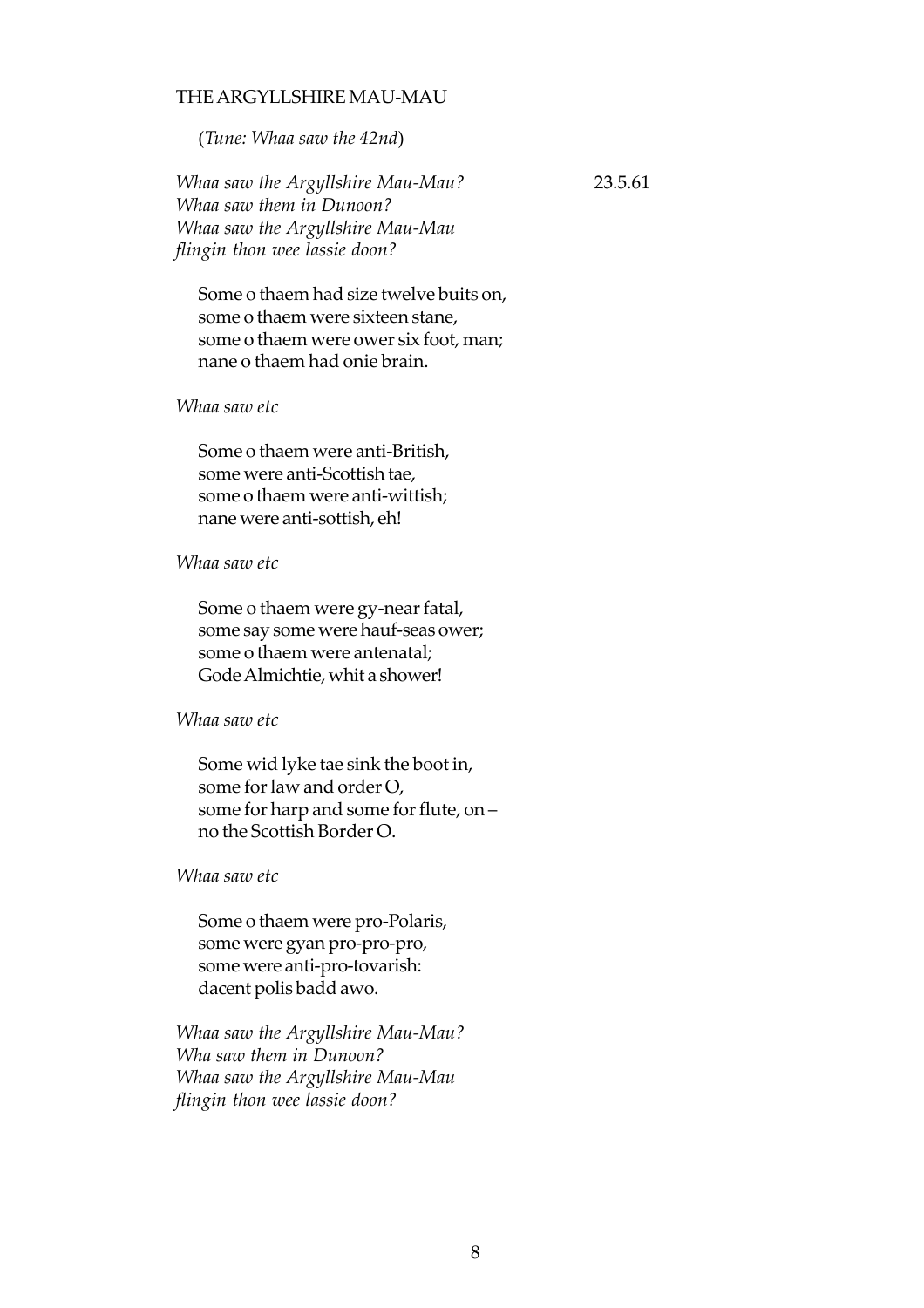# A SANG FOR THE SINGERS

(*Tune: I lo'ed ne'er a Laddie but Ane*)

Lyke a targe gin they flyte as she herp,  $2.5.61$ gin they gie us a muckie big stoond, ay, we'll ging them wi cloore o a sherp, ay, we'll dunt them aroond wi a soond: gin they rattle oor ribs wi a staff, gin they ettle the singers maun hang, ay, we'll raddle thur brains wi a stave, ay, we'll hing them abuin wi a sang.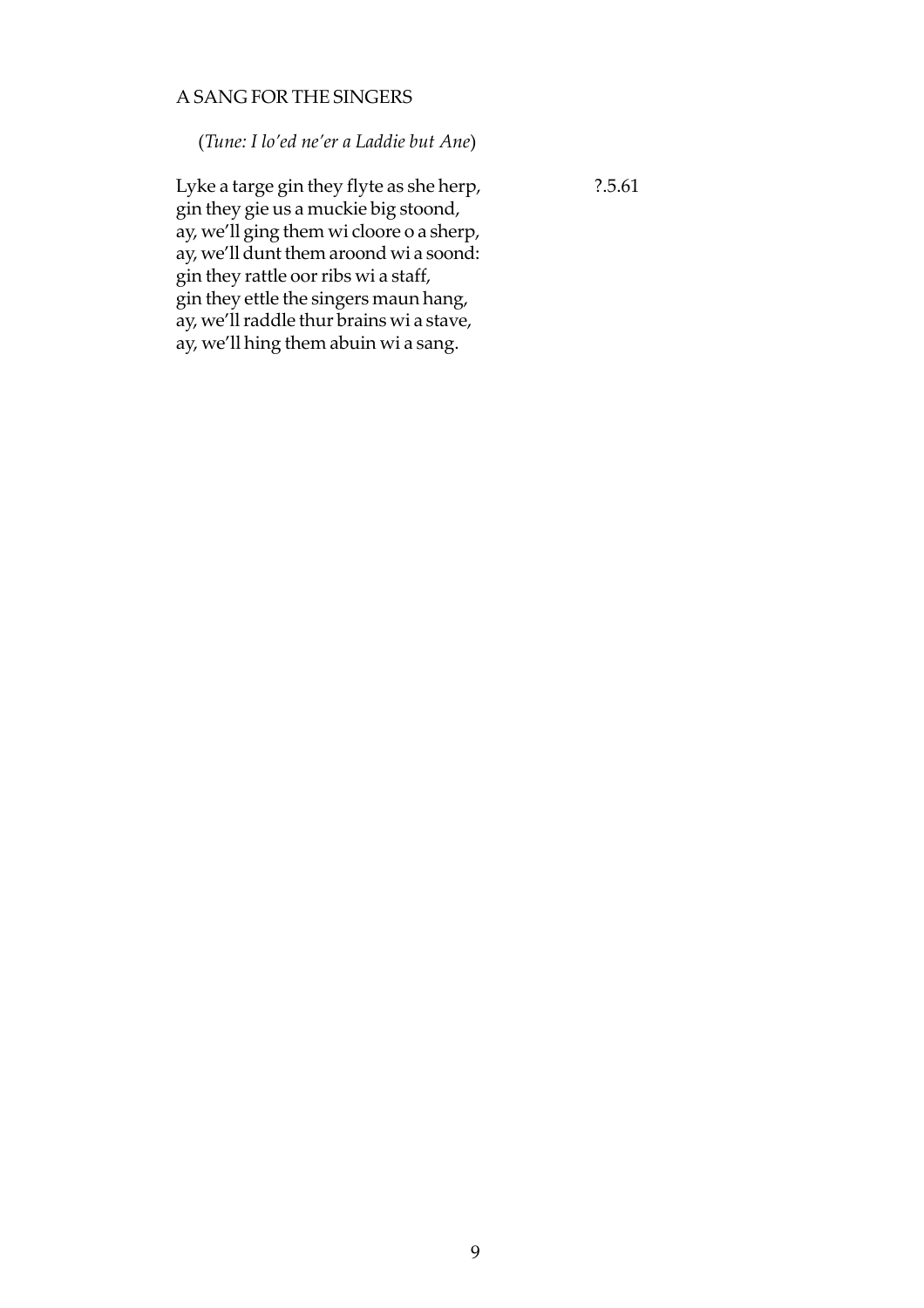# SCOTLAND'S SHAME

(*Tune: Howden Ferm*)

Tho you hae nocht avaa 27.6.61 ye sing o Scots Wha Hae; ye're juist a muckle baa fou o bletherie: a blooter fae ahin is whit ye need the-day tae gar ye rise abuin the stoor upon the brae.

The Holy Loch may stink wi Scotlaud's shame tae me, but you can guts an drink Scotland's leebertie: ye murder wi yer teeth baith freedom an the free, an boke upon the wreath that murns oor historie.

Ye sing o Scotland Yet but never Scotland Noo; are you a fascist gett, or juist blinn-fou? Is leebertie a sang? Is freedom something new? Is the haill wurld wrang? Is freedom no for you?

Hell mend ye for enyuch tae gar ye roast in shame, or coorie in a shuch for hoose at hame; may we never thole the seed that murders Scotland's name; may Scotland never breed yer baaheid lyke again.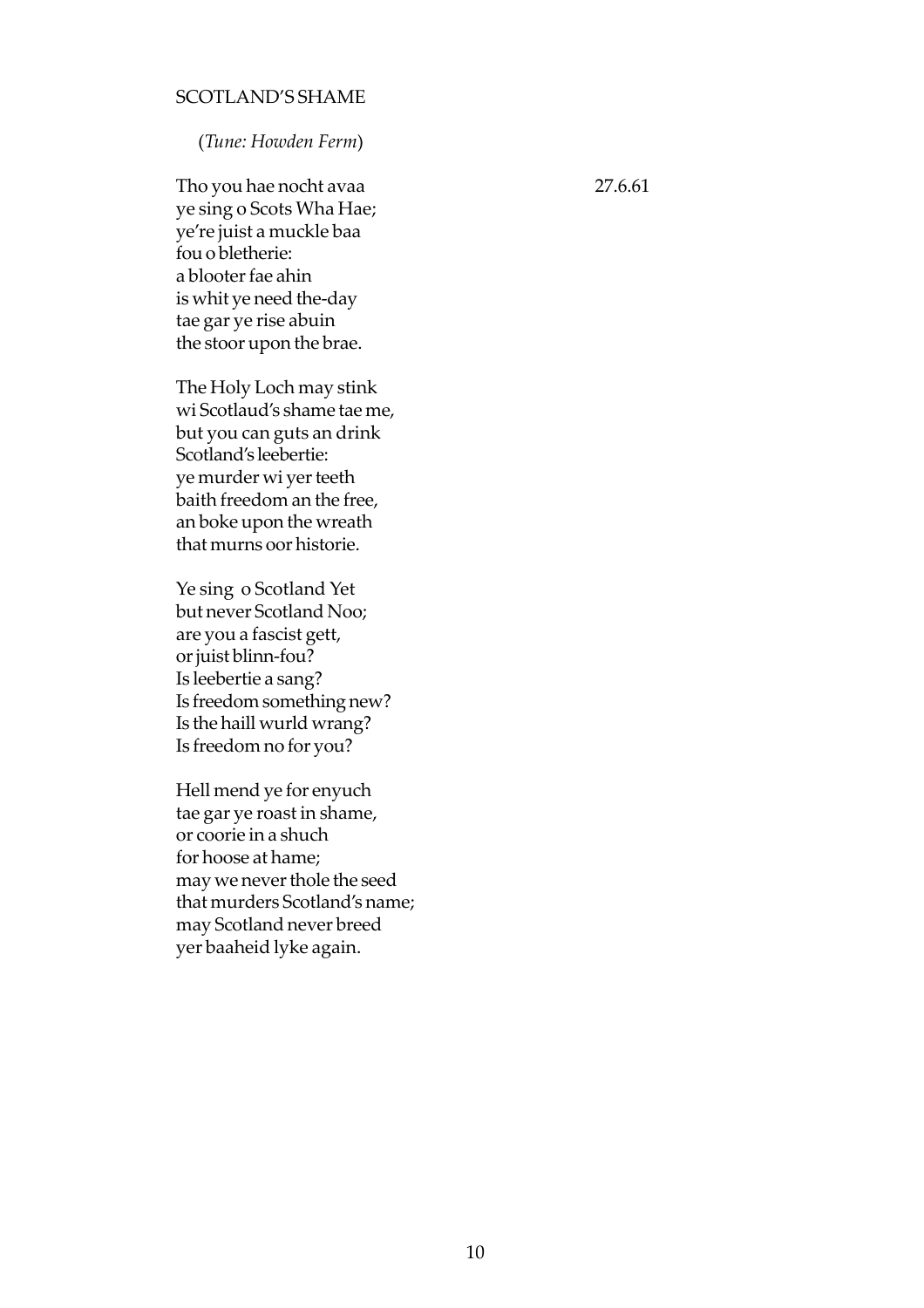# A PRAYER FAE GLESCA

Eternal Maister, thou ayebydein Lorde 28.6.61 Skeelie in battles, skellie wi yer law, Kinna easie-osie, skew-wif, whan a horde, Instant fae hell, or fae that warst o aa, Mom's ain kintrie a bittock wast o hell, Oozes an boozes whaur the leid o Eden sang Scotland the Brave or some sic Heilan reel For waant o a dacent mairch: afore I gang ower faur, ma Lorde, or faur ayont masel – eh, Remeid I ask for Scotland's sake against Evil faa-oot an pollutioun. Lorde, I tell ye, Vow wull I, Lorde, tae be less sair fornenst Even Lanin, gin ye'll bless this gullie, wull ye, for Dunoon Richt noo? It's a lampoon, no a harpoon. Crookit aboot the mooth as onie cur is, An ass wi's aars athorte the vocal chords; Polecat in person privie wi Polaris, Truith trevels twyce attoore whan cairriet wi his wurds, A something lyke Canaveral-by-the-sea in rocketrie tae blaw us aa abuin Nicht an morn whan Yankee nyafferie

Removes the wurld, an leaves us nocht but wuin.

Lest ye wuid think I'm tellin onie lee, Ask onie bairn, the waen'll tell ye this: Never let bug, he'll say, it's no a flea; It's no whit he's no wurth, it's whit he is. Never let dab until ye hear the next Gin ye wuid ken whit maks the Captain vext.

 Intae yer broth gae steer deceit an fear, Seikness o hert an jaundies o the spreit;

 Naething that's guid, but mental middens here O gutsie wastrie lyke yer fousome, deep.

Waarm, wat an slairie, slaverin, slorpin greed: Up wi yer fire o hate lik brunstane lowein, Rairin wi racial rancour's ugsome weed, The benmaist growthe here lyke a dottle rowein Het-hertit as its ain fire burns tae feed America wi its ain cancer corp.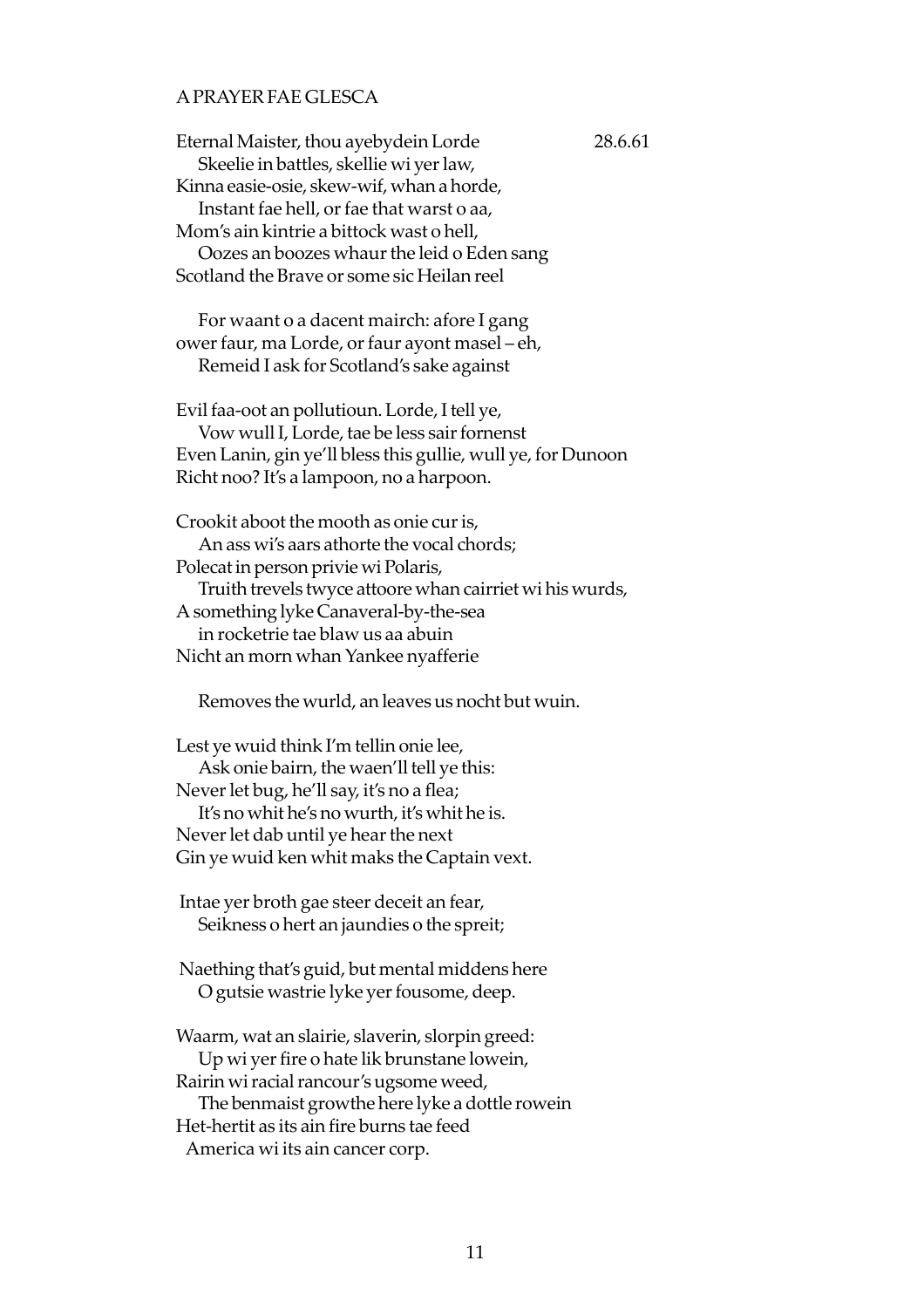Faa in, faa-tae, an sluch yer faa-oot mead Atween yer drooth an deid – ay, slainte! Slorp! Remove, remove, remove yer pestilence. The wurld is seik o ye. Hae sense, hae sense.

\* See Appendix

## THE ROAD TAE SANDBANK PIER

(*Tune: Kevin Barrie*)

If ye waant tae see the Yankee 29.6.61 whaa has bocht yer Scottish syle, tak a boat across fae Gourock even tho ye get the byle; thare ye'll see a pier at Sandbank, yin that never had a name; onlie Scottish folk can see it, for it's built wi Scotland's shame.

If ye daenae waant Polaris, tak a boat tae Sandbank pier, thare ye'll see the Yankee sailors wi thur herries on the beer: yon performin flea caad Lanin wi his bunnet fou o bees, sees the polis caw wee lassies doon upon thur nylon knees.

In his heliboat at Balloch, Whaur Loch Lomond's banks are braw, Whyles ye'll see yon nyaff caad Lanin fleein lyke a hoodie craw: no a craw, but lyke a vulture, lyke a kytehawk kynd o burd – Hy! Ablow thare! Look! He's faain, drappin lyke a muckle scud.

No yesterday an no the morn, no last nicht or the nicht afore, three wee witches mair lik bitches chappit on Auld Scotland's door: Greedie Jeannie on the fiddle, Targie Margie belts a drum, Herrie Merrie, she is sellin Scotland tae yon Yankee bum.

*\*For yaisual, a 'scud' is a young burd afore it is flowne, that is, it is still 'bare-scud'. \*\* In Scotland, a 'bum' is a blawhard, no a 'tramp' as in the U.S.A.*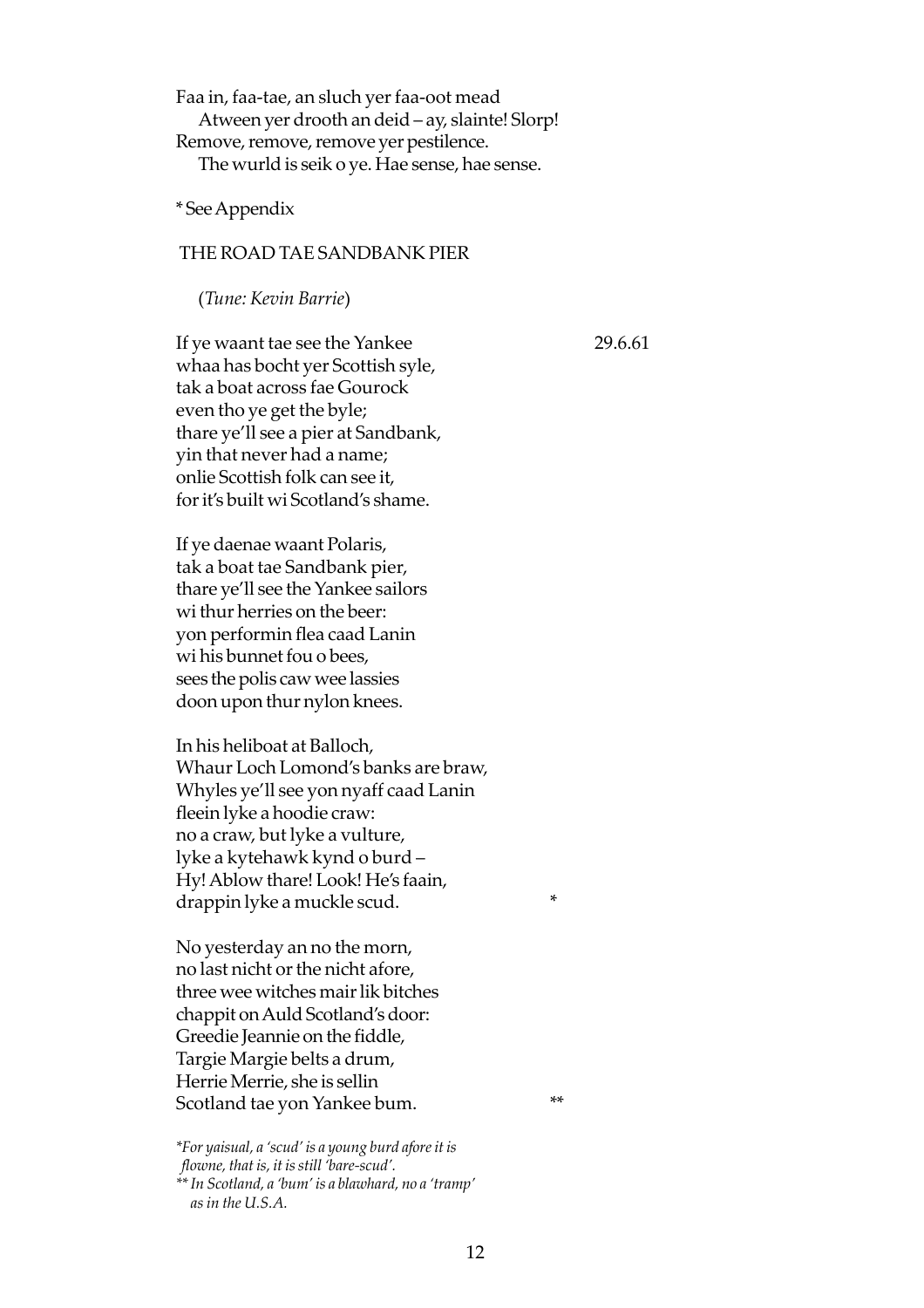# WHETHER WUID YE RITHER

(*Tune: Geordie Hinnie*)

*O it's whether wuid ye rither, folk,* 17.10.61 *or rither wuid ye no, chowe atomic dust fae Russins or Yanks? Ay, it's rither wuid ye whether, folk, Ruid Guaird or G.I. Joe? Baith'll blaw ye aff the bonnie bluidie banks.*

Noo, we hae sung o Captain Lanin, Sandbank Pier an thon Dunoon; we hae immortalised the polis in thur micht: but we hae never caad folk oniething but whan they cawed us doon, for ye get yer paiks lik py on Fryday nicht.

*O it's whether wuid ye rither, folk etc*

Gin ye fancie a fresh-air fortnicht whan ye're wabbit tae the waa lyke a collier fae the reekin, stoorie pits, daenae wachle doon the watter whaur the strontium faas lik snaw: thon's the stuff tae burn the tackets oot yer buits.

*O it's whether wuid ye rither, folk etc*

Here's the haill wurld yellin keys an baurley seeven days a week, yit they gie us laldie seeven tymes a day: ay, they murder folk wi faa-oot whyle we turn the ither cheek, till we 're stottin lyke a drucken Hogmanay.

*O it's whether wuid ye rither, folk etc*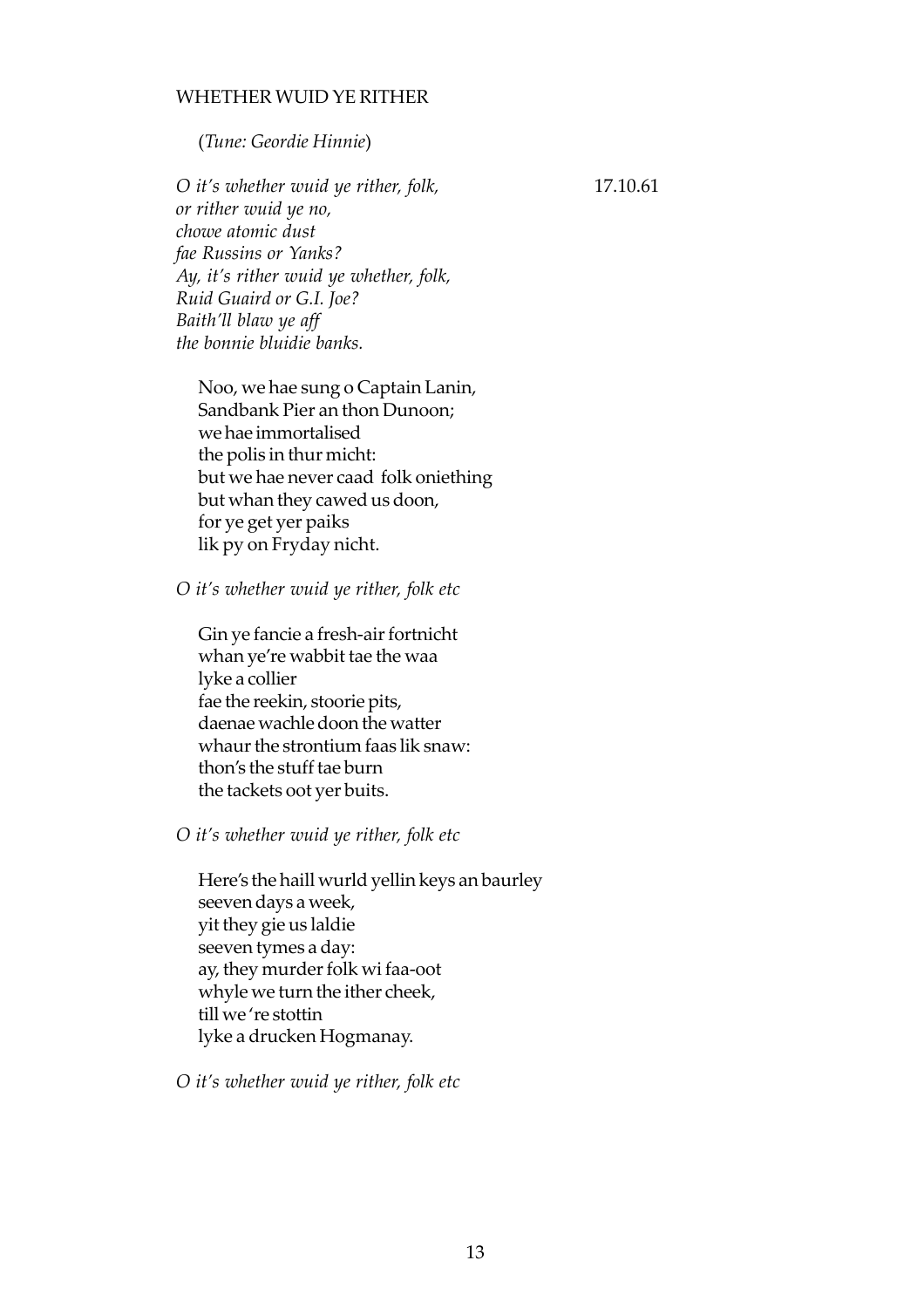The durtie-myndit nations 22.10.61 wi the 'clean' atomic bombs, tho they're gy big-heidit, haenae onie brains gin they think we're fair taen-on withe peace o daith in Kingdom Come, lyke a jeelie piece for gutsie-gabbit waens.

*O it's whether wuid ye rither, folk etc*

A politeecian's storie's gy faur-fetched lik Chinese syle, or lik comets back an furrit faur in Space; ay, believe me, they'll deceive ye in the Yankee rocket style, for they'll blaw ye up each tyme they losse the place.

*O it's whether wuid ye rither, folk, or rither wuid ye no, chowe atomic dust fae Russins or Yanks? Ay, it's rither wuid ye whether, folk, Ruid Guaird or G.I. Joe? Baith'll blaw ye aff the bonnie bluidie banks.*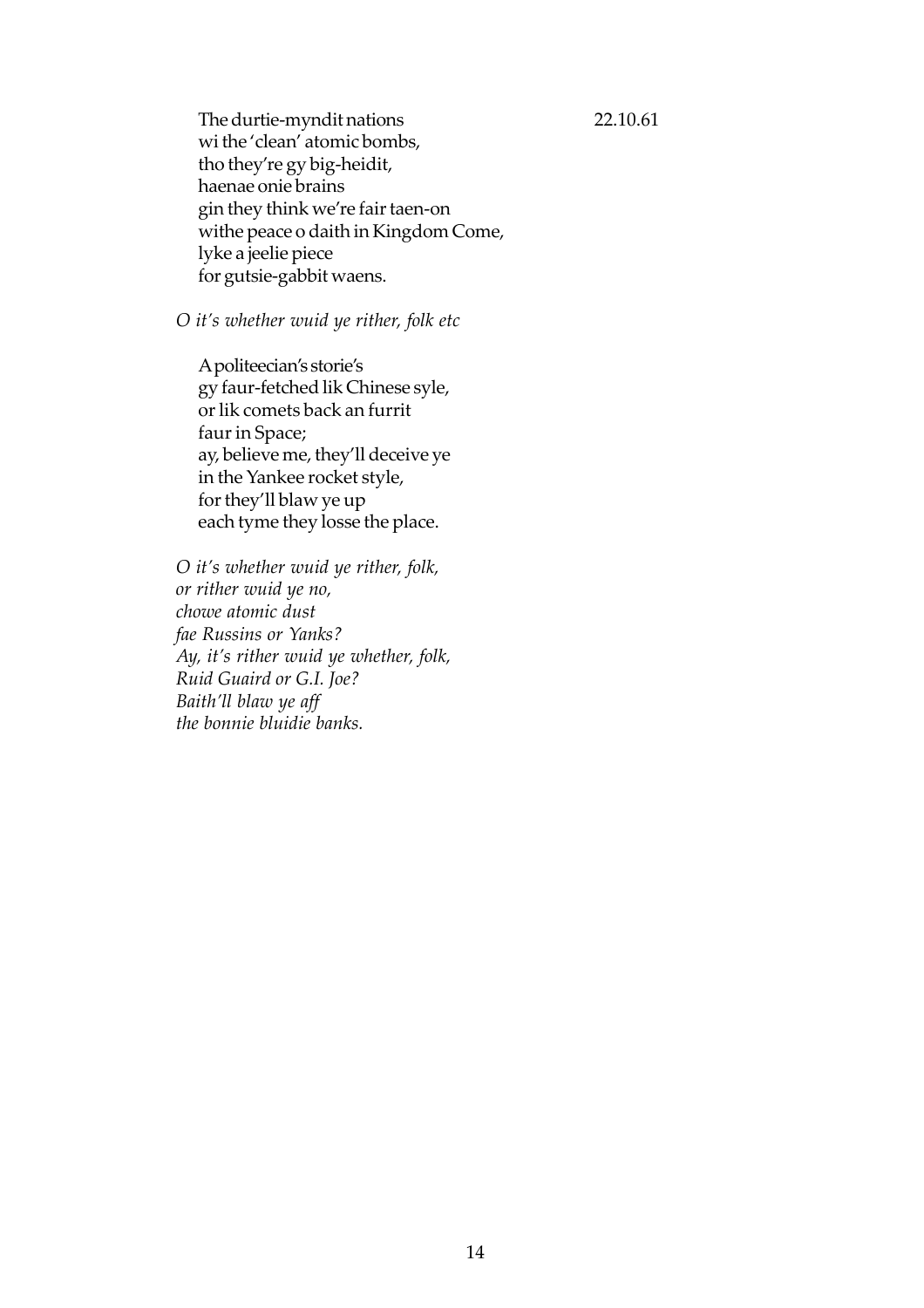# I LYKE AN AIPPLE

(*Tune: I like an aipple*)

I lyke an aipple and I lyke an pear 3.1.62 but I hate Polaris, it shoodnae be thare. O gee, it's Yankee, it's wurse nor mankie, I hate Polaris, it shoodnae be thare.

They come tae Dunoon wi a big submarine, they poison the place wi an atom machine. O gee, it's Yankee, it's wurse nor mankie, I hate Polaris, the atom machine.

The deer in the Hielans it burns aff thur meat, it kills the wee lammies before they can bleat. o Gee, it's Yankee, it's wurse nor mankie, I hate Polaris, it poisons the sheep.

We sail tae Dunoon, we're awaa for the Fair whaur strontium 90 it floats in the air. O gee, it's Yankee, it's wurse nor mankie, I hate Polaris, it poisons the air.

It's no juist a poison in river an wynd, it poisons the hert and it poisons the mynd. O gee, it's Yankee, it's wurse nor mankie, I hate Polaris in hert and in mynd.

I lyke an aipple beside Sandbank Pier, but I hate Polaris, it shoodnae be here. O gee, it's Yankee, it's wurse nor mankie, I hate Polaris, it shoodnae be here.

*The sang abuin is a conjunck yin wrote bi masel an ma ingenious bairns John MacPhail Law and Andrew Reid Law*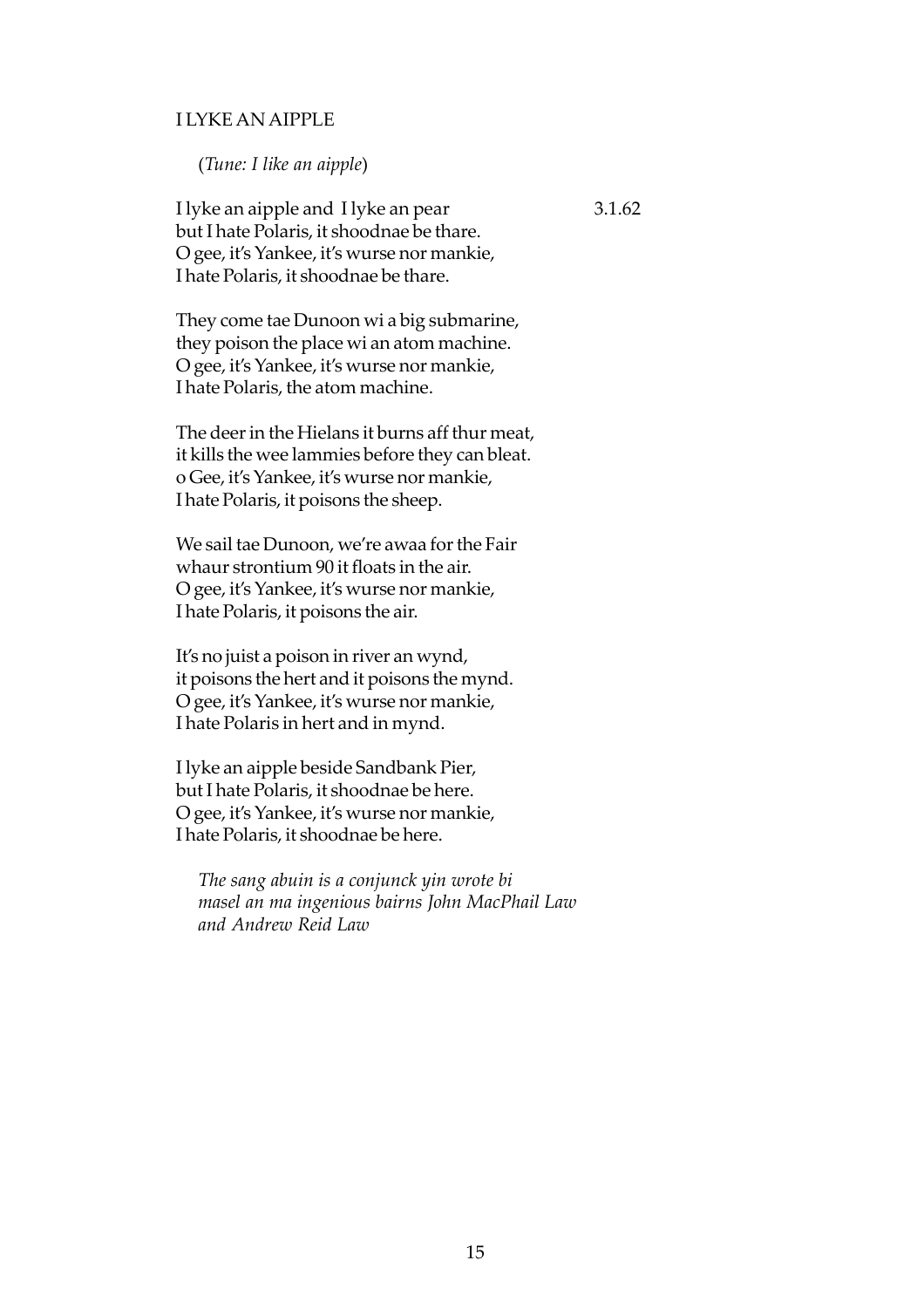# THE ROAD AN THE MYLES TAE DUNOON

## (*Tune: The Road an the Myles tae Dundee*)

Whan suimmer ran barefuit athorte the West Hielans, 17.1.62 and hykers an bykers left auld Glesca toon, I met a young lass on the Rest-an-be-Thankfu whaa speired for the road an the myles tae Dunoon. Says I, "Ma wee hen, aa yon strontium 90 can clert ye an dirt ye fae shoothers tae shoon; the air in yon place turns ye green as a soorock whan anti-Polarisin nearhaun Dunoon." "Haud awaa, bonnie lass, fae the Unholie Watter, whaur freedom lies droondit ten faddom deep doon, for nae folk but Yankees an traitors tae Scotland are bydein in radioactive Dunoon." "Gang awaa yer ain gaet thru the glens o the Hielans, whaur freedom's as clear is the licht o the moon; an byde ye whaur freedom besyde ye gangs singin 'Hell mend the atomical toon o Dunoon.'" "Naw, naw," said the lass, lyke a young Jennie Geddes, "I'll gang tae Ardnadam an gie them a tune; yin stave o *The Eskimos* tells the haill kintrie thare's Scots folk in Glesca if no in Dunoon."

| "Cheeri-bye then, ma lass, fare-ye-weel an fare better | 31.10.86 |
|--------------------------------------------------------|----------|
| than aa thae paer folk whaur the atoms birl roon;      |          |
| but nae folk thare listen, thur ignorance bliss, an,   |          |
| watch-oot for yersel wi the Yanks in Dunoon."          |          |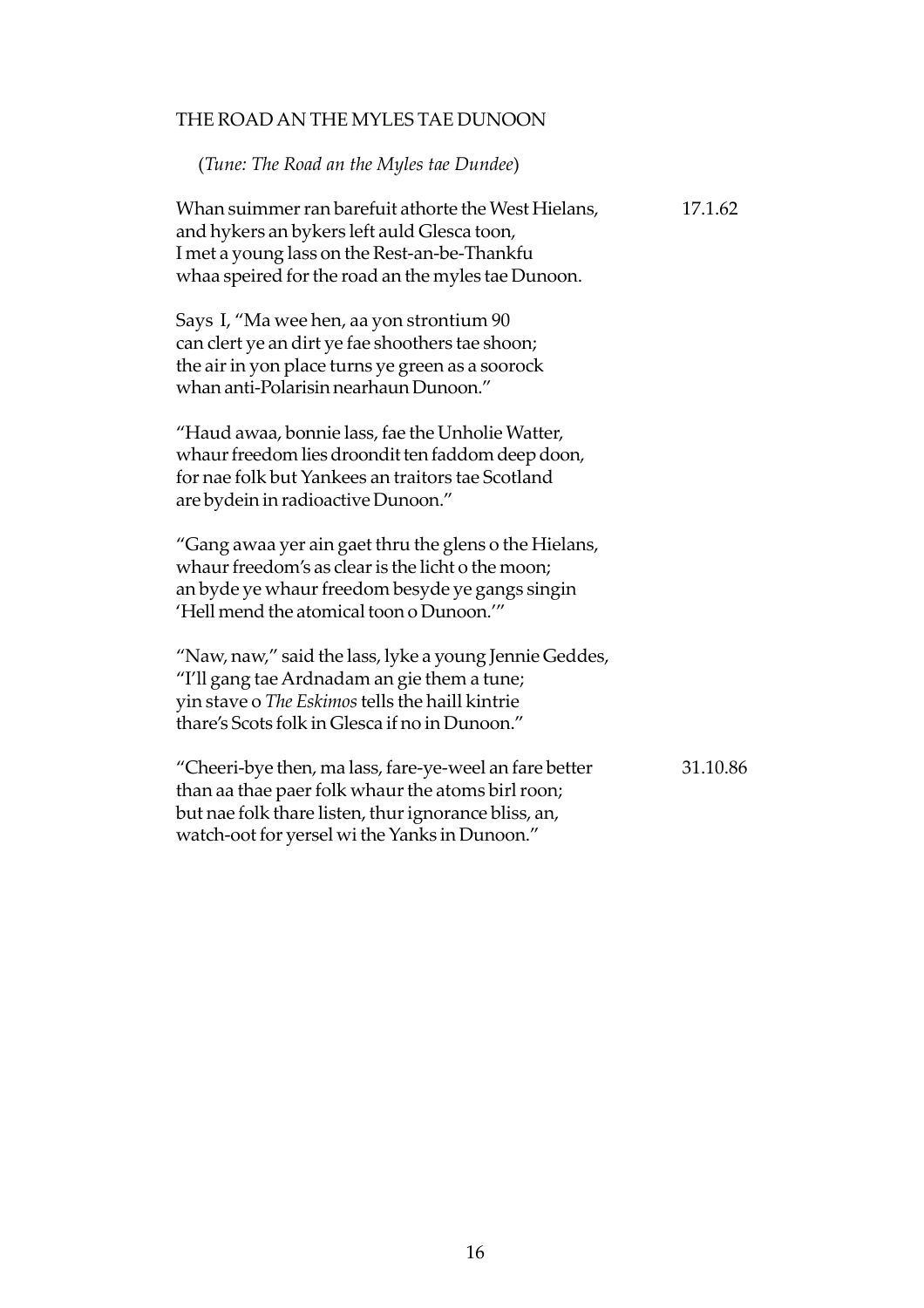## THE ANTI-POLARIS GUITAR

(*Tune: The Spanish Guitar*)

The furst place we gaed tae was Glesca 25.1.62 whaur the Yanks thocht they'd hae a fiesta.

*The dollars they'd py, but we showed them the wy wi the anti-Polaris guitar:*

*singin,*

*we daenae waant the Polaris, ye ken whit tae dae wi Polaris the dollars they'd py, but we showed them the wy wi the anti-Polaris guitar.*

The next place we gaed tae was Gourock, whaur the Yanks thocht us green as a soorock.

*The dollars they'd py etc*

An then we sailed ower tae Dunoon, O, whaur the Yanks tried tae buy the haill toon, O.

*The dollars they'd py etc*

Then on tae Sandbank wi its Pier, an the Yanks cannae see't but it's here, an

*The dollars they'd py etc*

Syne doon tan Ardnadam we daunnert, Whaur the Proteus left us fair scunnert.

*The dollars they'd py, but we showed them the wy wi the anti-Polaris guitar:*

*singin,*

*we daenae waant the Polaris, ye ken whit tae dae wi Polaris the dollars they'd py, but we showed them the wy wi the anti-Polaris guitar.*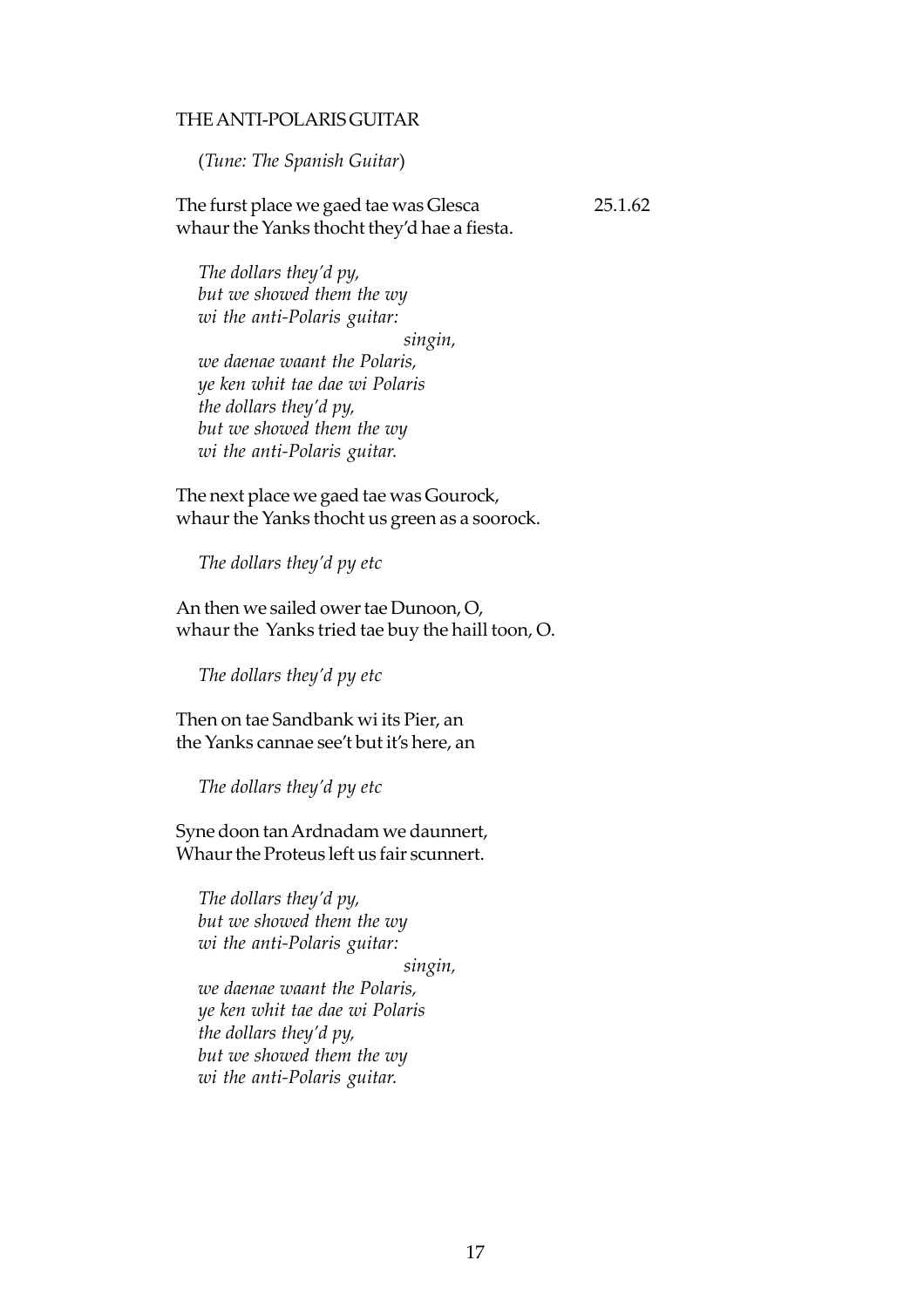# WI YOU AN WI ME *(Tune: Johnnie Lad*)

Come a you folk for Scotland an sing alang wi me, 20.4.62 lik Wallace stand an guaird the land the martyrt man set free

*Wi a real Hampden roar, an wi you an wi me, the Lion Rampant's rairin for the folk tae set him free.*

As sleekit as a blackleg, the Auld MacNeverhad sells Scotland oot lik Ramsay Mac, Menteith, an Bruce's dad.

*Wi a real Hampden roar etc*

MacMillan's lyke a pudgick, he's as sklidderie as a toad, a slymie, grymie, blimie-blymie traitor à la mode.

*Wi a real Hampden roar etc*

The Yankees send Polaris, the sign o Scotland's shame, MacMillan sends redundancie, an shuts doon pits at hame.

*Wi a real Hampden roar etc*

Lik promises fae London, the strontium skails an scoors, an rots the place lik speeches fae the Parliamentarie boors.

*Wi a real Hampden roar etc*

It's nuclear smeek, no railway reek, will keep ye waarm as fun whyles Robens buys an aerieplane wi Scotland's poun-a-ton.

*Wi a real Hampden roar etc*

MacMillan's Common Market an Common Nuclear Hash are aa yin-waan wi fascist French an nazi German trash.

*Wi a real Hampden roar etc*

The O.A.S. tae shoot ye as the nazis burn yer baens, whyle atom Yanks pollute ye, ay, you an wyfe an waens.

*Wi a real Hampden roar etc*

Come aa you, ay, come aa you, the Lion Rampant's here, Westminster guff an Yankee bluff are juist lik Sandbank Pier.

*Wi a real Hampden roar, an wi you an wi me, the Lion Rampant's rairin for the folk tae set him free.*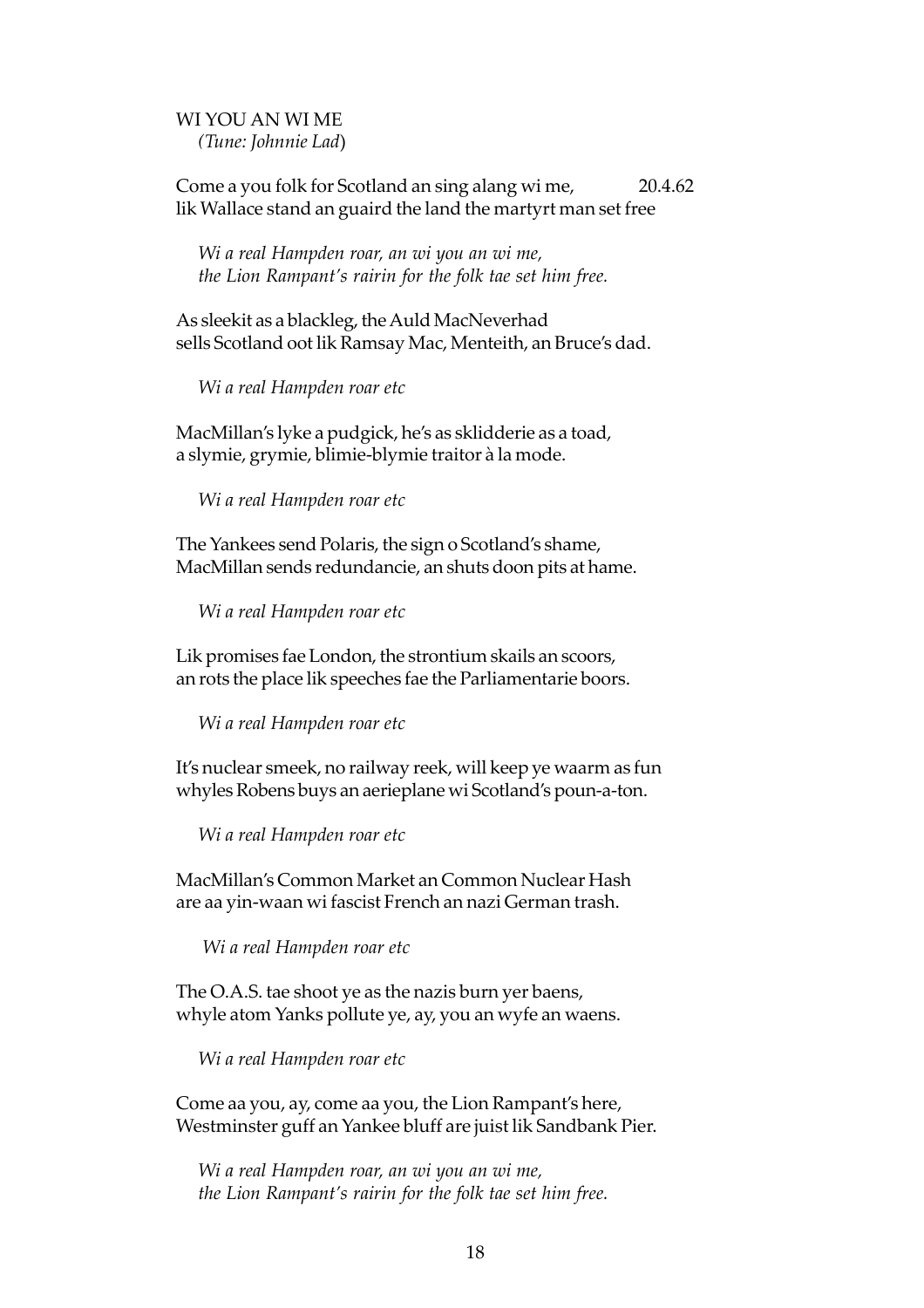# BATISMAL HYMN FOR THE KIRK O NUCLEAR ANNUNCIATION

(*Tune: Come ower the Stream, Chairlie*)

*Baptise the wee bairnies in strontium 90,* 28.5.62 *o dicht thur wee sowls wi nuclear stoor. Baptise the wee bairnies in strontium 90, o dicht thur wee sowls wi nuclear stoor.*

And o whan they're girnin wi bealin an burnin, juist keep them roon-turnin ten tymes tae the oor, an baste them wi radio-iodine readie – o dicht thur wee sowls wi nuclear stoor.

## *Baptise etc*

An syne whan they greet, O hie thaem for a treat  $-O$ , a wee dummie teat o uranium ore: it's grand whan they're craikin wi faa-oot tae bake in – O dicht thur wee sowls wi nuclear stoor.

## *Baptise etc*

In heeven they'll gether in wi ilka faither an hing aroon haverin luve and its pooer: encore for the nuclear gore and its glorie – O dicht thur wee sowls wi nuclear stoor.

*Baptise the wee bairnies in strontium 90, o dicht thur wee sowls wi nuclear stoor. Baptise the wee bairnies in strontium 90, o dicht thur wee sowls wi nuclear stoor*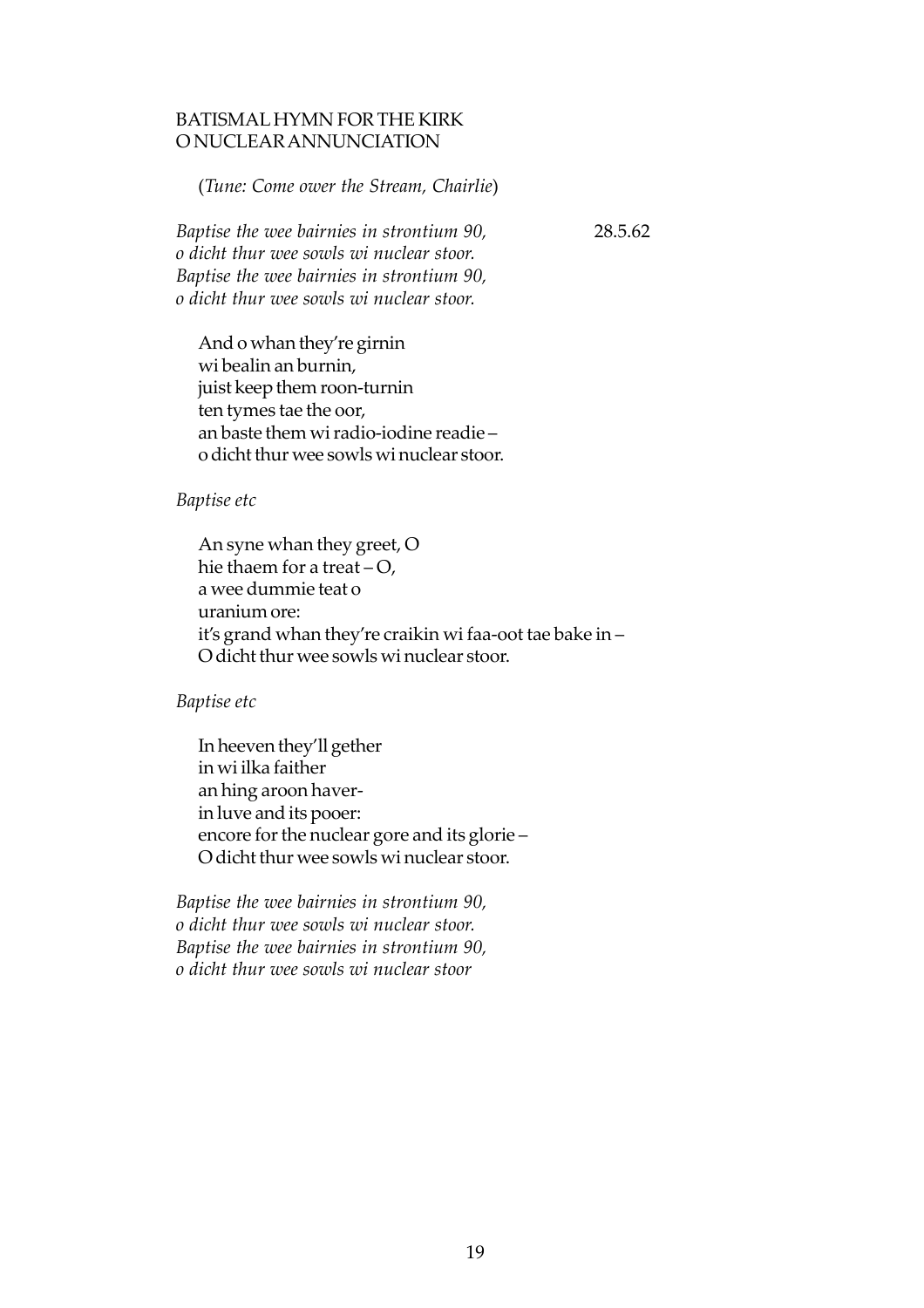# THE WYLD FOLK FAE GLESCA

(*Tune: The Wark o the Weavers*)

O they aa met thegither there in auld Embro toon, 25.8.62 the cranks an the Yanks whaa thocht it was the moon; thare were folk fae Hameldaeme, thare were folk fae Wachleroon, an folk lik the wyld folk fae Glesca.

*Gin it wasnae forGlesca, whit wuid ye sing? Gode bless Polaris the muckle clertie thing! Yer writin an yet flytin wuid aa be on the bing gin it wasnae for the wyld folk fae Glesca.*

A Fyfer cam fae Glesca, he stuid abuin the lave lik a sang wyld wi freedom a banner for tae wave; the messans they were guessin, but he gied thaem a stave, ay, he gied thaem a wyld sang fae Glesca.

*Gin it wasnae for Glesca etc*

It's no faur ayont the Isle, nor yit Skye fornent, but a Hielanman fae Springburn can rise tae sing a stent; anither o the Glesca chiels wi freedom no ahint, anither o the wyld folk fae Glesca.

*Gin it wasnae for Glesca etc*

Noo, a Glesca sang fae Paisley is never meikle wrang, lyke a Glesca sang fae Lanark, man, it gars ye step alang: o freedom lykes the singing, an freedom is a sang lik the singin o the wyld folk fae Glesca.

*Gin it wasnae for Glesca etc*

And I hae sung wi freens in honour by the Holy Loch whaur reaction lyke a stairheId targe was rairin gyan roch; and I'd as lief hae sung for sense an freedom lood enyuch in Embro wi the wyld folk fae Glesca.

*Gin it wasnae forGlesca, whit wuid ye sing? Gode bless Polaris the muckle clertie thing! Yer writin an yet flytin wuid aa be on the bing gin it wasnae for the wyld folk fae Glesca.*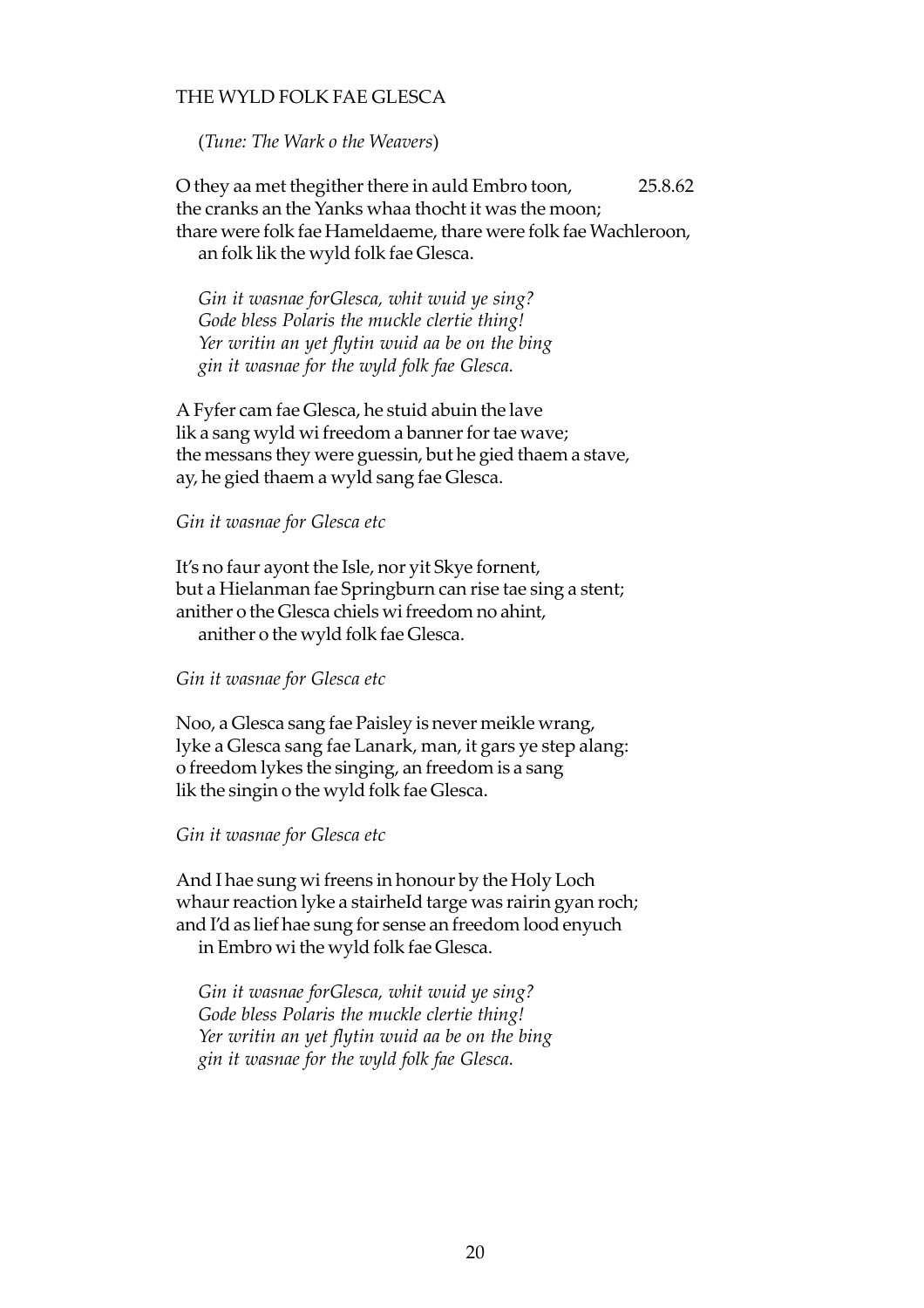## PALOMARES

(*Tune: Hush-a-bye-Baby-on-a-Tree-Top*)

The American Bomb like a curse on our days 3/4/5.3.66 fell down from the sky on Palomares: it poisoned the soil, and the the fish of the seas, it poisoned the people of Palomares. The expert he says the dollar defrays the price of pollution of Palomares.

O Palomares, O Palomares, O radioactive Palomares.

They said the plutonium dust on the face couldn't lodge in the lungs in Palomares. But they carried away half the soil to the States, and the last food would grow in Palomares. In millions of ways plutonium stays for thousands of years in Palomares.

O Palomares, O Palomares, O radioactive Palomares.

Like a criminal lawyer they feel no disgrace when they lie to the people of Palomares They find all the answers but not every trace of the bomb that they lost in Palomares. To the end of their days the folk who betray us may they rot like our lungs in Palomares.

O Palomares, O Palomares, O radioactive Palomares.

*Note*: It was on 17 January l966 that four unarmed American bombs fell near Palomares on the South-east coast of Spain.

Two of the four bombs released radio active plutonium. The high explosive contents of those bombs then detonated upon impact.

A third bomb did not detonate.

The fourth bomb has been lost: its high exlosive could have been detonated in mid-air.

The above information is taken from a report "By a Specal Correspondent in *The Scotsman* of 28.2.66. His report goes on to state: "It has now been established that there is no threat to the health of the villagers from the plutonium clouds that passed overhead or from the plutonium particles that contaminated crops and animals and clung to the soil."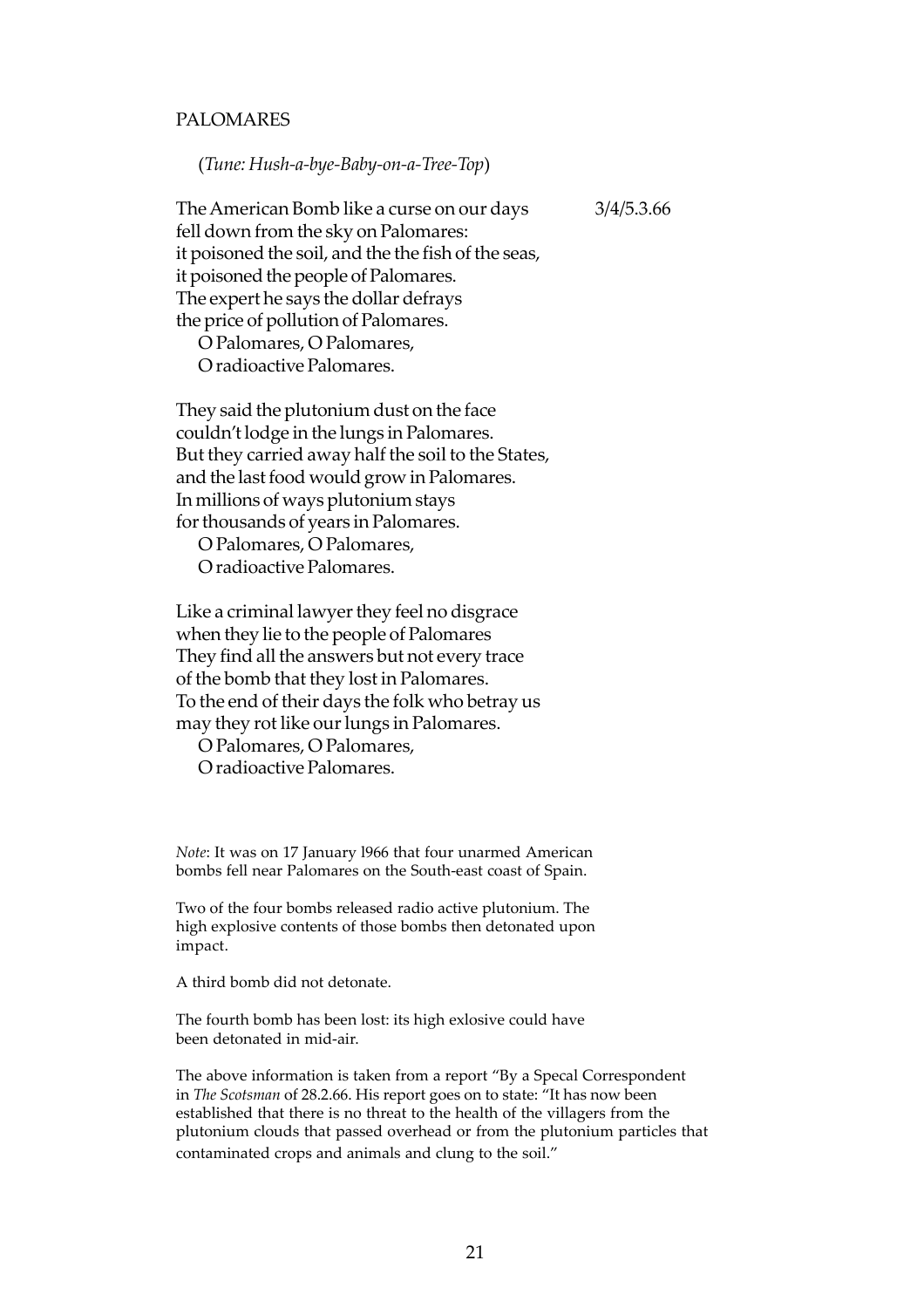# PATRICK HENRY

# *The Man*

"Give me liberty or give me death" 27.3.67 belongs to Patrick Henry's name.

*The Polaris Submarine*

'Give me the liberty of death' obliterates both name and fame.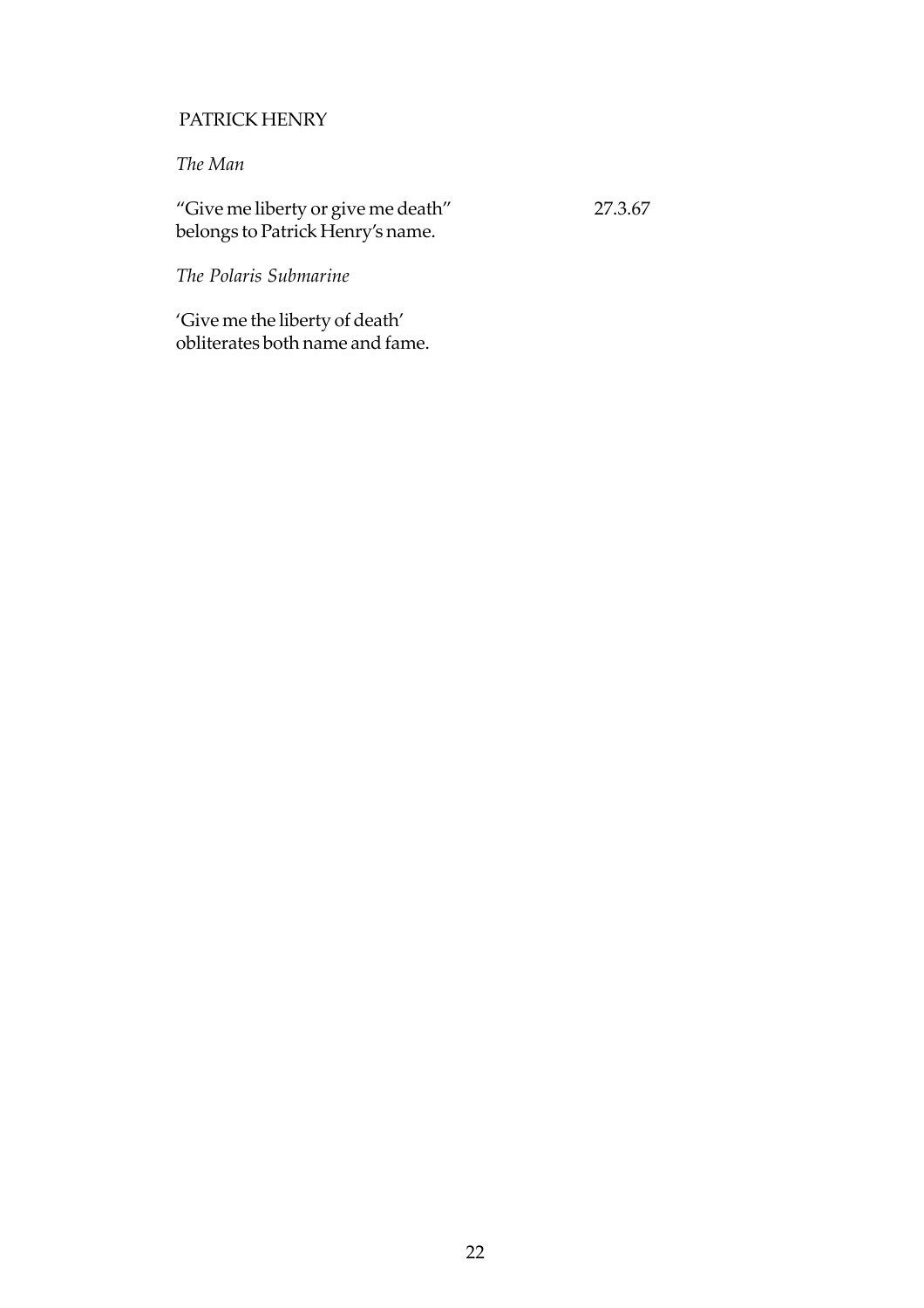# **GRESS**

The gress that yince grew baens 3.1.72 noo cancer growes. The bonnie green blades, noo gane intil the killin spores, as weeds hotchin alow the mitherin hyde, dern awo fae aa but the nerve-en pain yince dernit in the gentle rain that can thaem hain until the baens growe gress, as you may guess.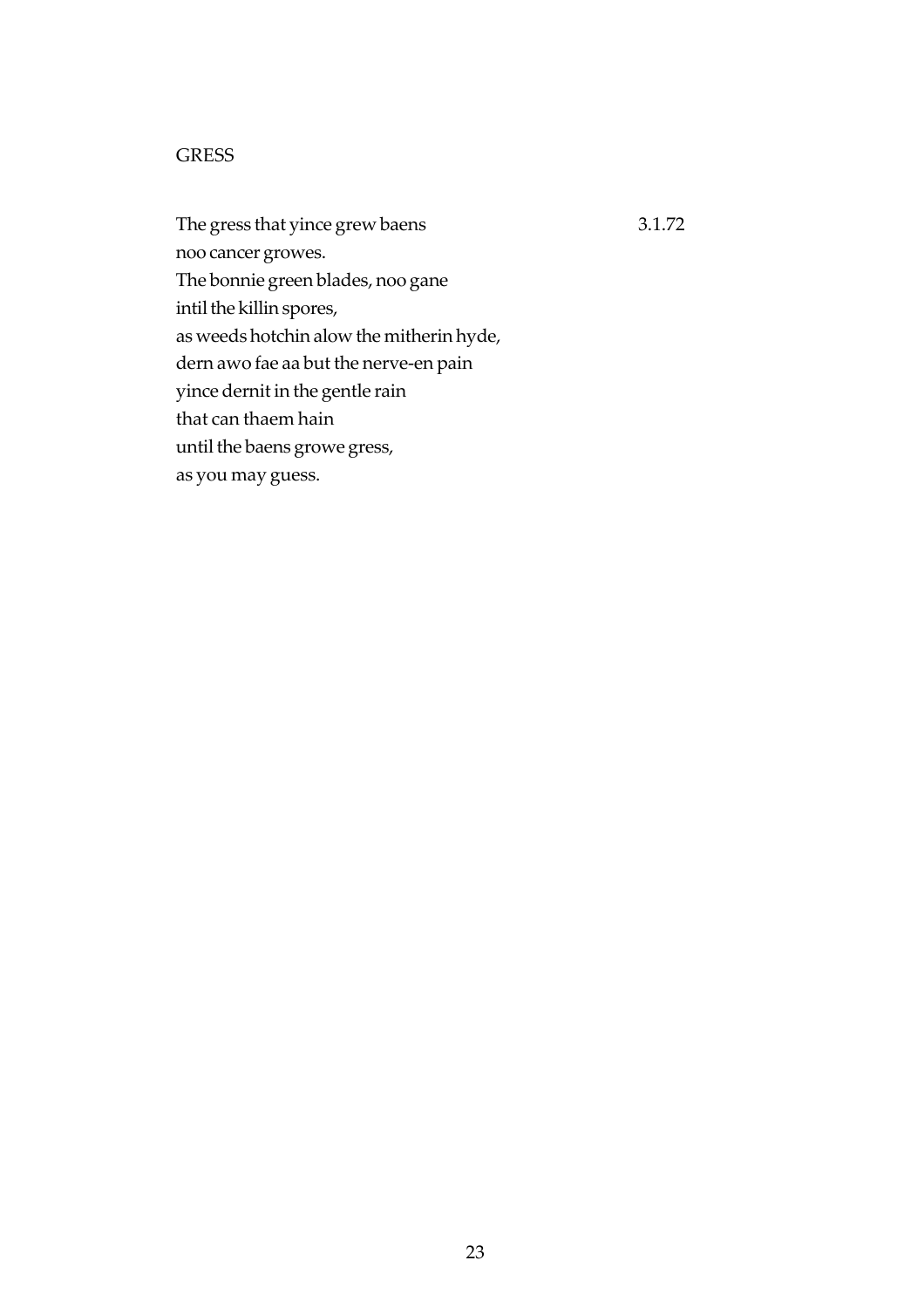# NUCLEAR DUCHAL

That nuclear duchal can growe arnuts in yer lugs 7.12.76 lik buckmast in a het an droothie suimmer. Yird the sluitter faur doon deep an dernit 11k the pugs left brustin on the pavement a the auld Kiltung alow the Caunnerrig whan black stoor yince grew the stanie bellowses o daith. Mak siccar noo, dae-doon that yin's propaganda! Blinn him, gif no wi science, silence, for a starter – an stopper! Mynd, he's a makar!

*"Duchal" is glossed for yalsual as 'an act of gormandising', but in ma ain kennin ot, it was mair lik the end-product o 'gormandising', for whyles we caad a midden a duchal.*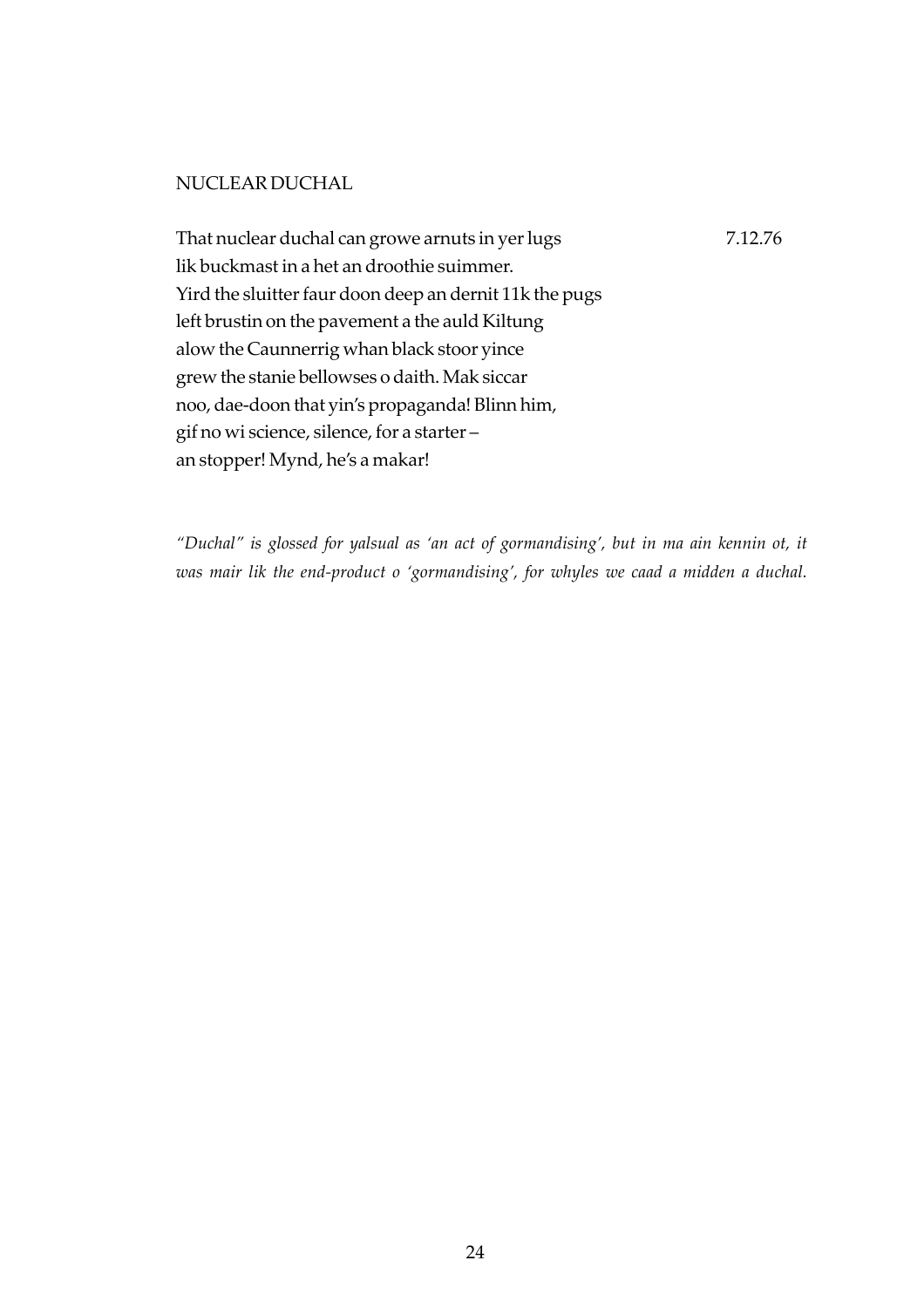### FINGER ON THE BUTTON

Deep in the mind of man 10.11.87 like some small warming blaze, the Reformation was the glory of our days that liberated thought among the common people whatever else lay dormant as thought beneath the steeple.

How it would gall those sires whose thought became their action, to see thought turning on itself more like reaction to side with the corruption it once eschewed the Devil's, becoming with belief abomination's evils.

Degenerate successors of Old Reformers are disgraceful witnesses of retrogressive war until in savagery of Christian gentleness they hear a minister a foul desire express.

He said he would be pleased ("only too pleased" his word) to press the button which Polaris would absorb to send it piercing through God's cleaner air above, polluting Earth below explosive with God's love.

"Vicar" "in place of" God, as Godlike as the Son, was that one called MacVicar mankind depended on, expressed the doomful pleasure eradicating evil like thief to catch a thief or minister the Devil.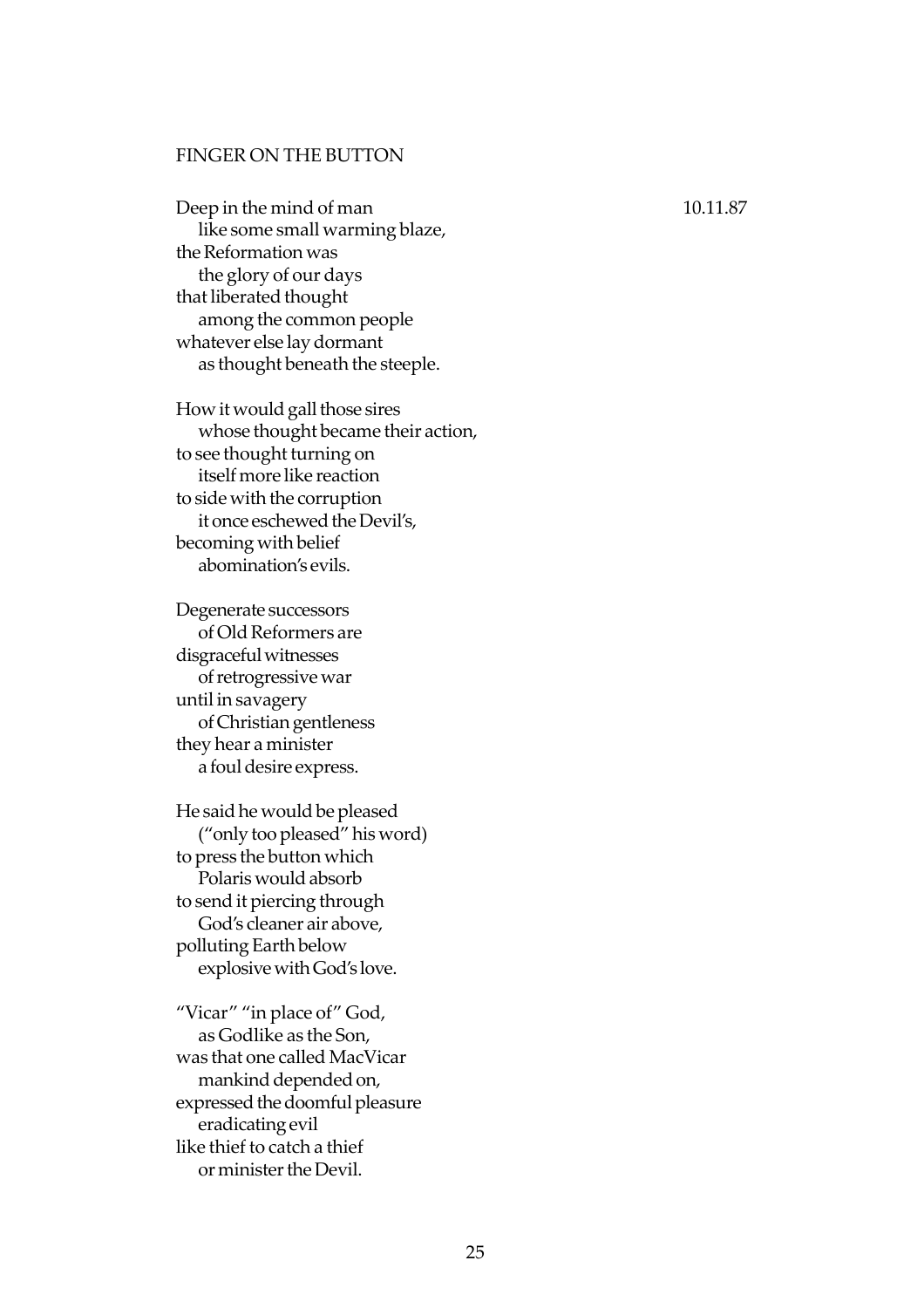While death of Reformation is death of liberation of spiritual mankind, it is a sorry station a fellow—Christian takes: nuclear barbarity contains within itself death of humanity.

This is a something sore we cannot tolerate as other folk than Christian, for there is no debate: none but official Christians are so degenerate as first use nuclear arms, then cry, "Too late, too late!"

And well do Christian churches know that they have defended retention of those weapons as though our life depended upon them, and not death. Do they not understand that politicians for death, not life, have planned?

Unlike peace, they forget atomic fallout is like space, divisible infinitely because each will have share of it since it is communal commodity, diseased as virus shared by all.

Fallout: implacable as that same Christian faith MacVicar shares with those who welcome nuclear death. Fallout: consistent as MacVicar's Christian hope is universal as Christian atomic scope.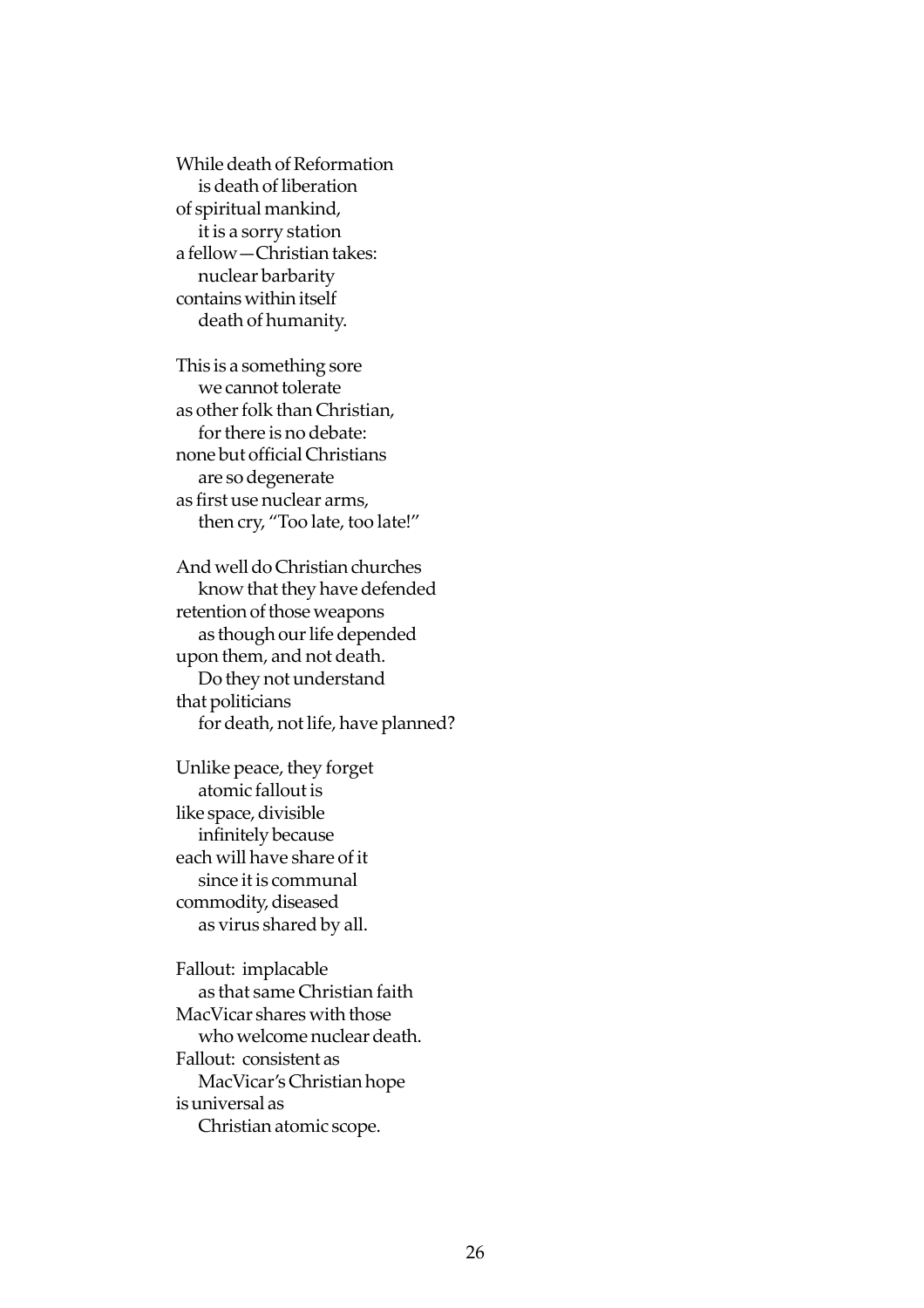But here is charity, as Christian as another minister, Dr. Goodheir, who is at once the brother who neighbours Christian witness example to the nation, a man outwith official perverse collaboration.

If, in our time, we cured excess of Old Reformers, we must not now become atomical deformers officialised like clergy subservient as sloth destroys us in an action atomical as wroth.

Whoever must go, mankind must lie forever skaithless as never split an atom, even if living faithless as ever the MacVicar would unleashed atom strife, like all atomic guisers wearing death-mask in life.

Death can be lingering as time spells out the dying; death can be suddenlike as time one instant flying: let our deaths all be private as timed our each day latter, and not times public as annihilated matter.

Note: This poem was made from facts published in newspapers at the time of the "anti-Polaris" movement. Unfortunately, I did not keep a particular record of the minister MacVicar nor of the Dr.Goodheir mentioned in the poem.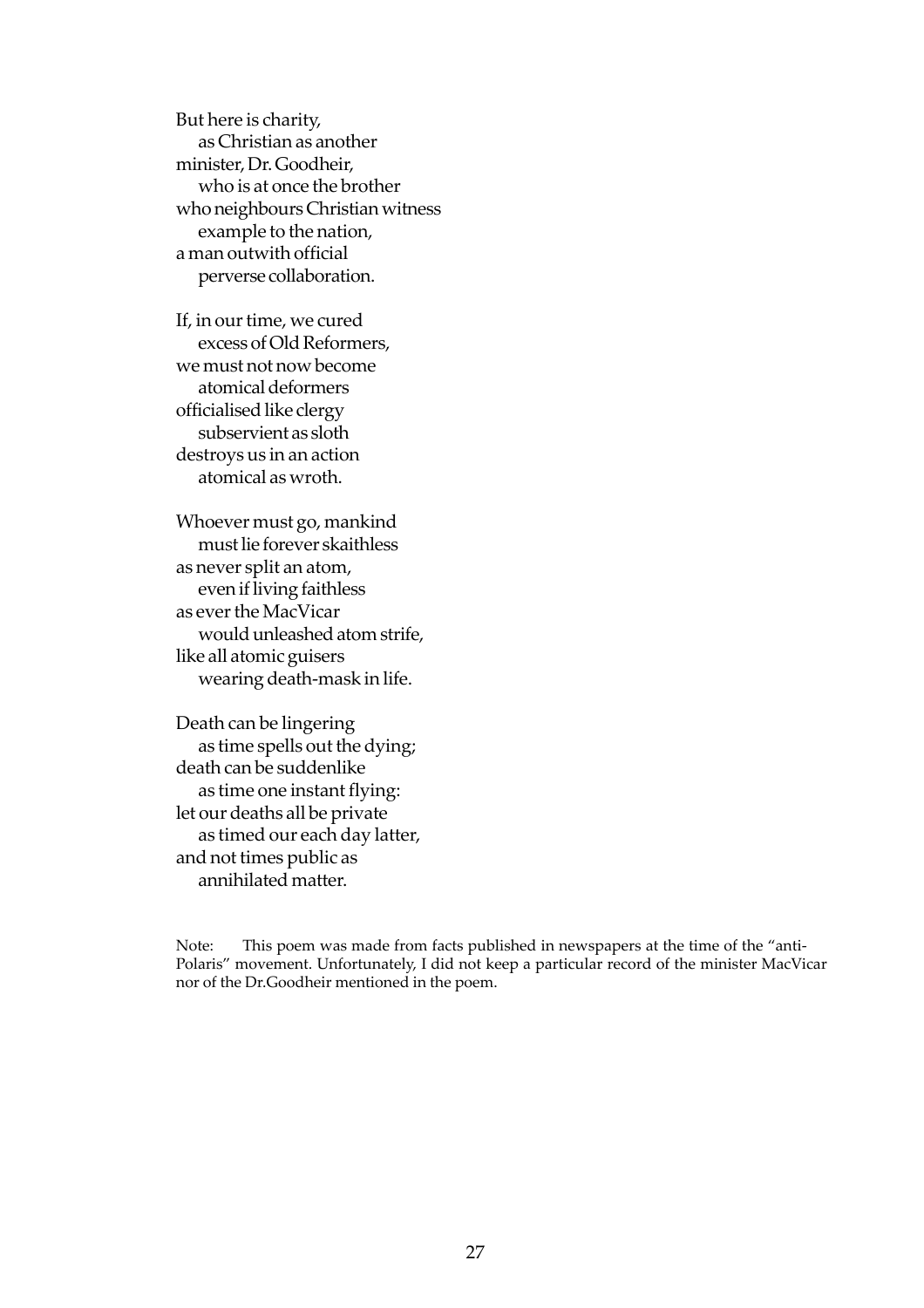#### **APPENDIX**

#### THE GLESCA ESKIMOS

(*Tune: Marching through Georgia*)

*Hullo, hullo, we are the Eskimos, hullo, hullo, the Glesca Eskimos, we'll gaff that nyaff caad Lanin, we'll spear him whaur he blows: we are the Glesca Eskimos.*

It's up the Clyde cam Lanin lyke a super-duper Yank, but doon a damn sicht quicker whan we cowped him in the stank; up tae the neck in sludge an sewage fairlie stops yer swank: \* we are the Glesca Eskimos.

Hullo, hullo etc

| It's in an oot, it's up an doon, an on an aff the piers, |    |
|----------------------------------------------------------|----|
| thare's cooncillors, collaborators, pimps an profiteers; |    |
| the herries jook the polis an the polis jook the queers: | ×. |
| we are the Glesca Eskimos.                               |    |

Hullo, hullo etc

Thare's dredgers an thare'sludgie-boats tae keep the river clean, \* ye lift yer haun tae pou the chain - ye ken fyne whit I mean – \* but whye in the hell has the Holy Loch been left ootside the scheme? \* We are the Glesca Eskimos.

Hullo, hullo etc

We've been in monie a rammie, lads, we've been in monie a taer; we've sortit-oot this kynd afore, we'll sorte them oniewhere; noo get yer harpoons readie, boys, he's comin up for air: \* we are the Glesca Eskimos.

*Hullo, hullo, we are the Eskimos, hullo, hullo, the Glesca Eskimos, we'll gaff that nyaff caad Lanin, we'll spear him whaur he blows: we are the Glesca Eskimos.*

*Thir lynes were "Workshop" versiouns Thurso Berwick (Morris Blythman), mode aboot 27.6.61 for an Anti-Polaris demonstratioun at the Holy Loch on 16/17 September 1961.*

*The oreeginal sang was made in a pub in Sauchiehaa Street in Glesca juist afore I gaed til a folk-sang speil bi Hamish Henderson. Gin I myn richt, Jeannie Robertson was thare tae, an sang as weel as ever I heard her.*

*Thare was some lassie or ither thare anaa, an she speired at Hamish whye naebodie was singin his The Freedom-Come-All-Ye. He was a bit baet for a smertlik aunswer, but that was langsyne, and as we ken noo, aabodie that kens ocht nooadays can fairlie gie his sang purr.*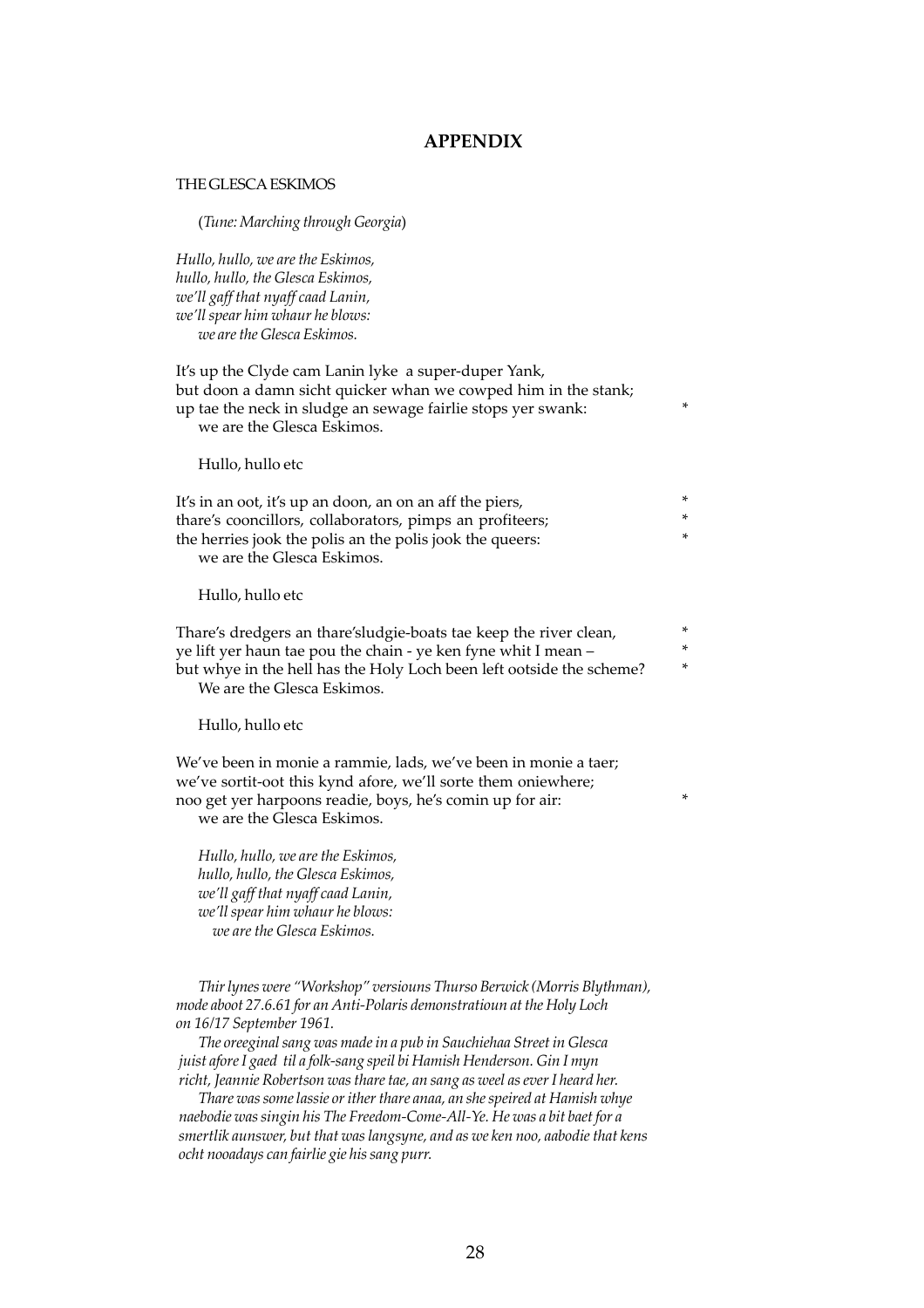#### Article from *The Scotsman* 28.2.66

#### THE SHADOW OVER PALOMARES

#### *By a Special Correspondent*

 A few days after four unarmed American hydrogen bombs had fallen near Palomares on the south-east coast of Spain on January 17, Mr Wright H. Langham of the U.S. Atomic Energy Commission arrived on the scene from the commission's National Laboratory at Los Alamos, New Mexico. His presence in Palomares was to prove critical.

Two of the four bombs that fell released radioactive plutonium. The conventional high explosive contents of the weapons then detonated upon impact. A third was not detonated and the fourth, whose high explosive could have been set off in mid-air, has been lost.

It has now been established that there is no threat to the health of the villagers from the plutonium clouds that passed overhead or from the plutonium particles that contaminated crops and animals and clung to the soil.

#### *Psychological Effect*

The psychological "fallout" is, however, likely to linger over Palomares long after the Americans have removed all physical signs of the incident.

 Much of the credit for averting a potentially dangerous medical situation belongs to Mr Langham, a world authority on radiation health protection.

Before he arrived in Palomares, urine samples had already been taken from villagers caught in the two separate plutonium clouds generated by the high explosive blasts. These showed that the villagers were dangerously contaminated.

Mr Langham's immediate assessment, which proved to be correct, was that something had gone wrong with the first tests. What happened was that no one had asked a number of farmers, who supplied urine samples, to wash thoroughly, to change their clothes and to go into hospital for a proper examination. Microscopic particles of plutonium had therefore fallen from their clothes and given the samples artificially high radioactivity readings.

Arrangements were quickly made for proper tests on a nearby hospital. These showed that the villagers had not accumulated a dangerous amount of plutonium in their bodies.

Plutonium, which was created by man 25 years ago this month has probably been more extensively studied as a health hazard than any other radioactive element. Moreover, twice in the past nine years, experts have deliberately created in the Nevada test site incidents similar to that at Palomares.

#### *Atomic Trigger*

In each test the high explosive portion of a plutonium toxic trigger was set off to see what happened to the plutonium. One finding was that the greatest hazard came from a cloud of microscopic particles generated by the high explosive blast.

Two such clouds passed over the Palomares area although, luckily, the wind patterns prevented an overlap of the clouds. Some villagers were, however, exposed. The Nevada tests also showed that a lesser danger, but still a hazard, came from plutonium particles on the ground being swept into the air by the wind. It is to prevent this that Americans and Spaniards at Palomares continue to water down contaminated areas.

Radiation from plutonium, can be stopped by a piece of paper on the skin's unbroken upper layer, but, if inhaled, the material can lodge in the lungs or bones and be highly toxic.

Plutonium's radioactive life is incredible. Its half-life (the time it takes to lose half its radioactivity) is 24,000 years. For this reason, it is unlikely that American and Spanish authorities will ever be able to erase all trace of the accident. Despite this, every attempt is being made.

#### *Out of Bounds*

Acres of tomato-growing land have been marked out of bounds. The plants have been uprooted and piled up, along with tons of contaminated dirt.

The Palomares farmers, already worried about the immediate loss of their tomato crop, also wonder whether they will be able to sell tomatoes from their area in the years to come. Some have already made financial claims for their losses. One American estimate is that the total crop is worth only \$20,000 to \$30,000.

Meanwhile American and Spanish officials are still undecided on measures to get rid of the contaminated vegetables and soil.

The likeliest prospect, it now appears, is that the U.S. will go through the costly business of specially packing all the dirt and withered vines in 55-gallon drums to be properly disposed of in the U.S.

*"Los Angeles Times" and "Washington Post" News Service.*